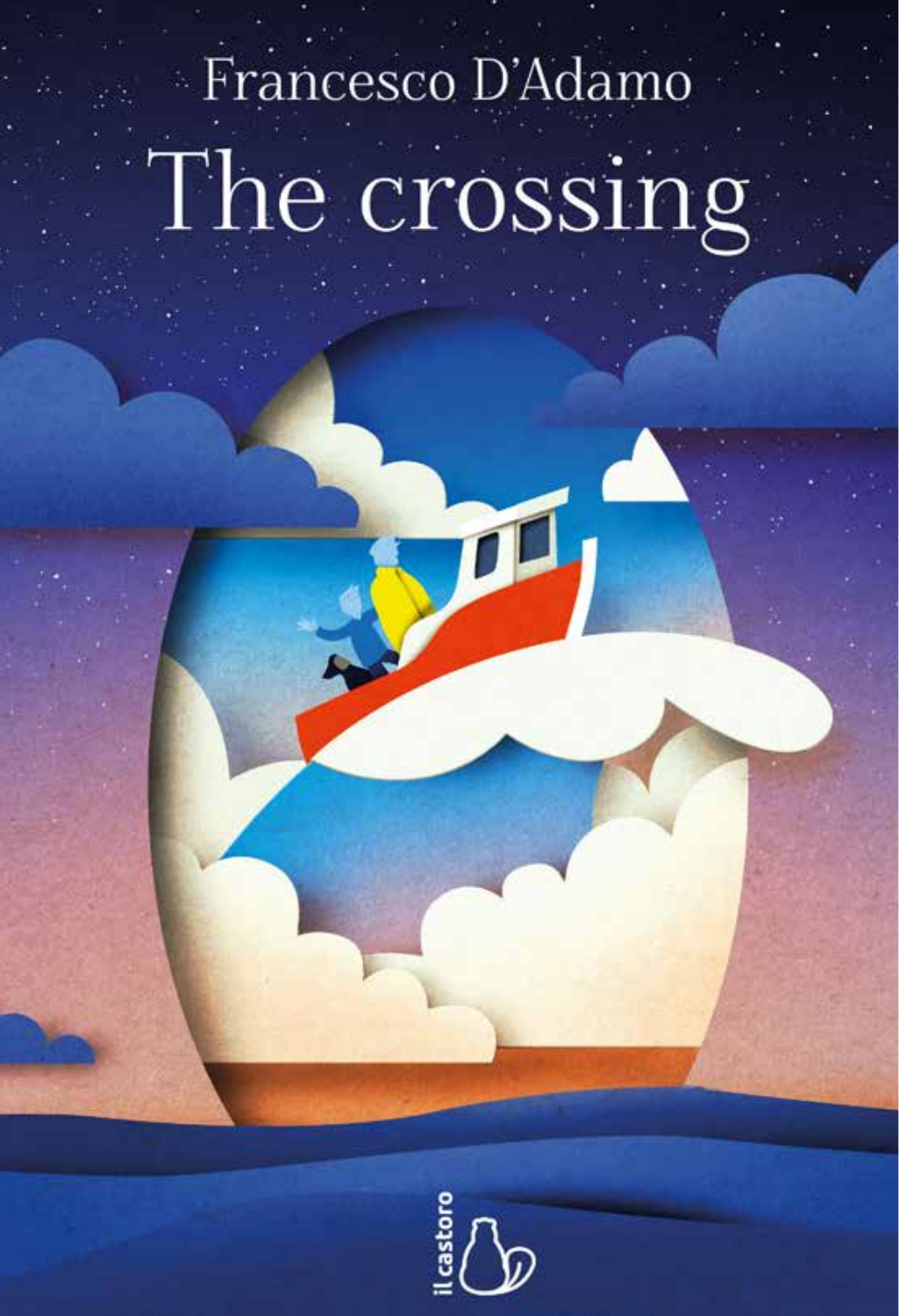Editrice Il Castoro è socia di IBBY Italia



Francesco D'Adamo

# La traversata

English translation by Brenda Porster

Francesco D'Adamo *La traversata*

English working translation by Brenda Porster

© 2021 Editrice Il Castoro Srl viale Andrea Doria 7, 20124 Milano www.editriceilcastoro.it info@editriceilcastoro.it

ISBN 978-88-6966-709-1

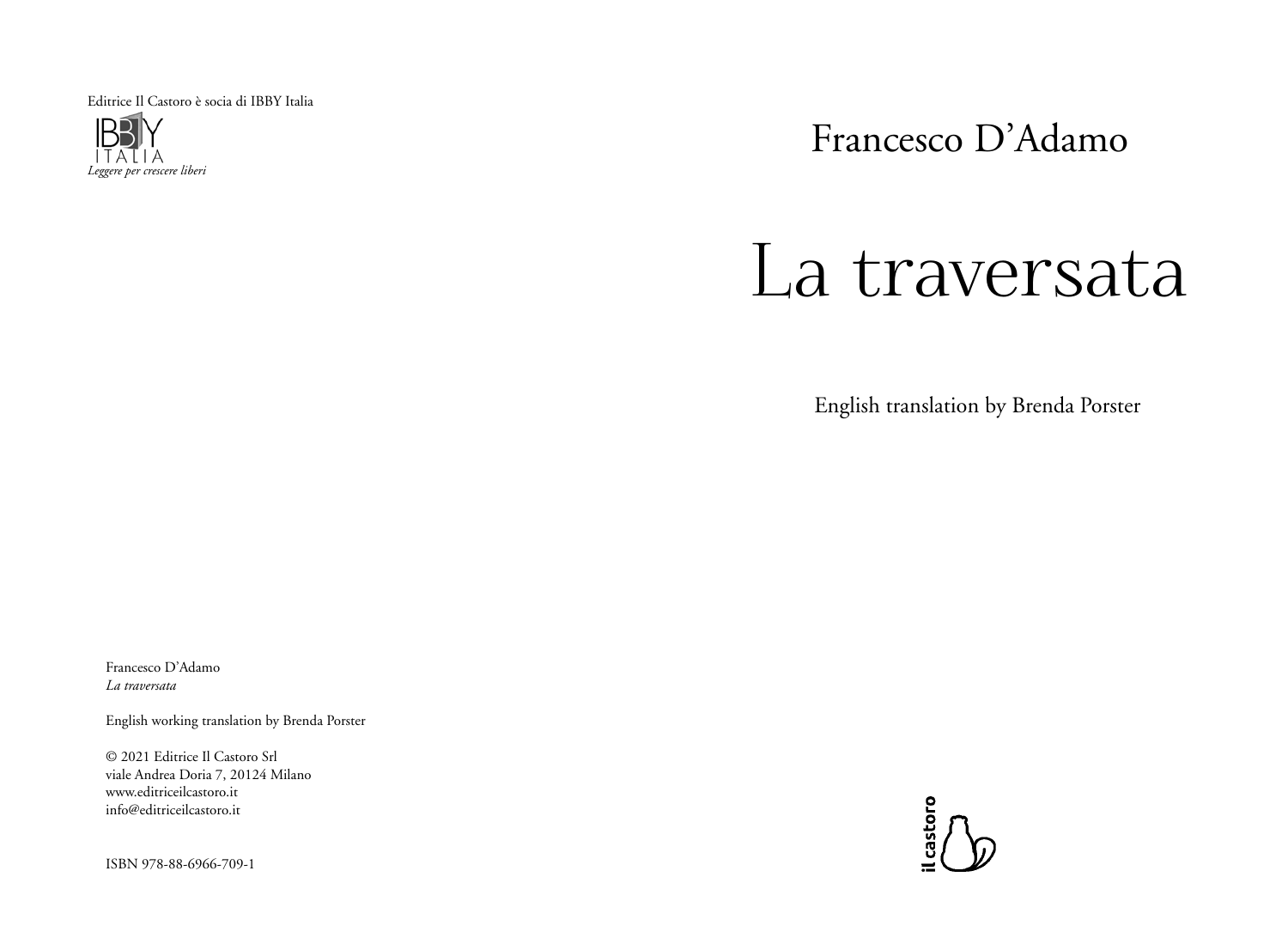### Chapter one

That night Ezechiele woke up feeling strangely agitated, as though something dangerous had happened or he'd had a bad dream.

But there wasn't any danger – he was at home, in Scuglizzi, a small village where everyone knew everyone else and the front door could stay open all night long -- there was no need for locks, alarms or any of the contraptions people living in large towns used. He could hear the sound of the sea outside – the sea that had been his lifelong companion, for he'd always been a fisherman.

And it hadn't been a bad dream, either.

Ezechiele was very old and he'd had the same dream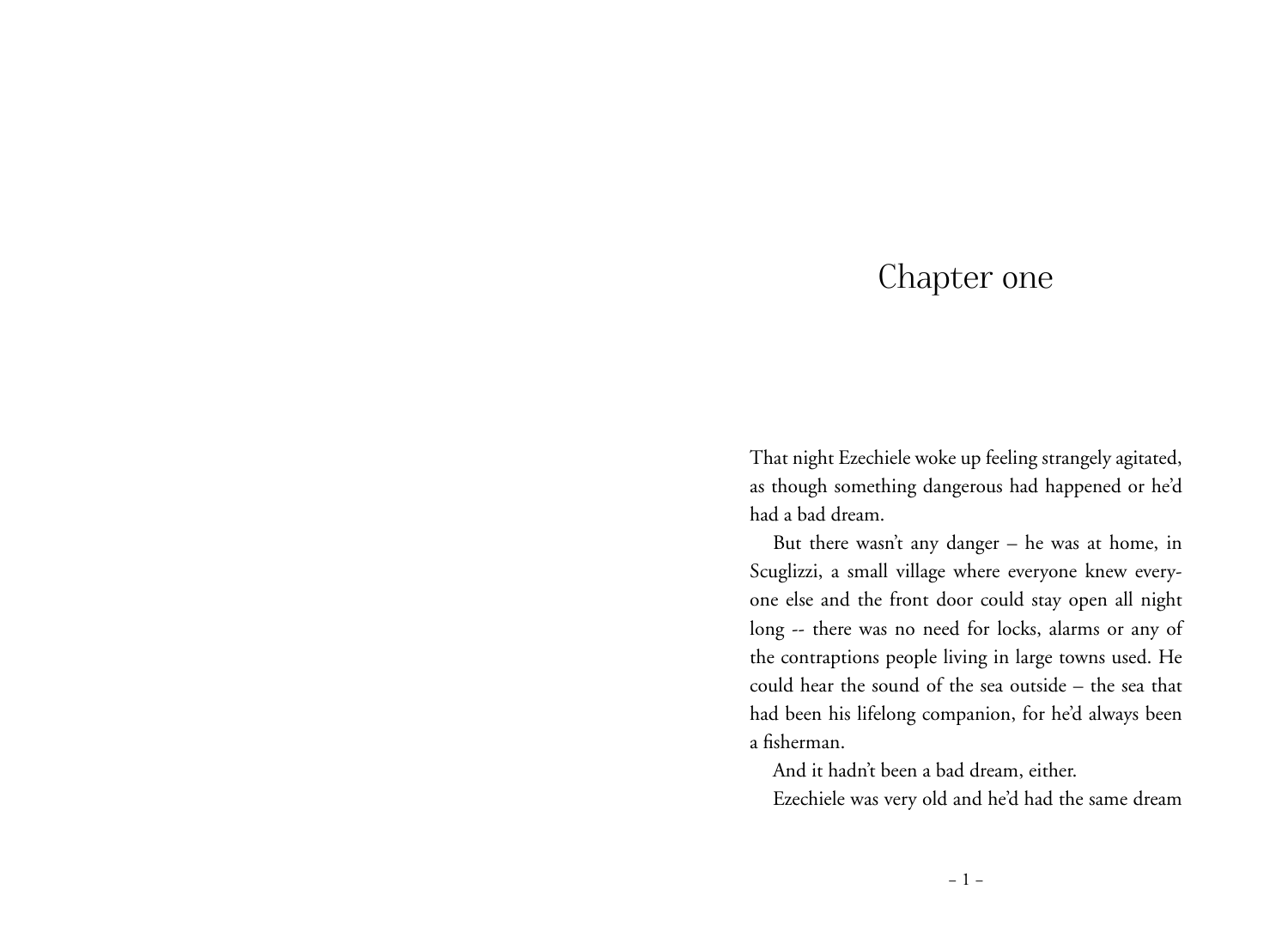for years: he was driving his red Guzzi motorcycle in the cool of the night along a curvy road that skirted the cliff. He was enjoying himself as much as he did when as a boy he'd bought the bike used from the pharmacist in Montescuro, a village perched on top of a mountain, paying a little every month because he didn't have a red cent.

Then every night at a certain point in the dream he wasn't on the cycle anymore. In fact, at that point his wife Caterina, who'd passed away four years before after a short illness, came into the dream.

In the dream Caterina wasn't the beautiful young girl he'd met at the fair in Saint Rosalia and had taken for a ride on the red bike on a night with were millions of stars in the sky. No, she was the way he remembered her in the last days of her life, an old woman with black hair just touched with white and a web of wrinkles around her eyes. He remembered her that way because he'd loved her until the very end.

In the dream Caterina squeezed his arm gently and said, "Get up, Ezechiele», just as she'd done for almost fifty years when she was alive.

Then Ezechiele woke up.

It was that strange hour when it's no longer night and not yet day, when the dark line of the sea blends with the sky and they can't be separated yet. But dawn

is near, and the sea birds can feel it and they start flying around and shrieking. Ezechiele had woken up at just that time all his life, because it's the hour when fishermen put their boats out to sea, calling out to each other in the dark from one prow to another. And maybe it was also the hour when the fish awake – supposing that fish do sleep, rocked deep down under the waves.

Even now that he was old and didn't go fishing any more Ezechiele had kept the same habit.

That night he sat down on the bed to look for his slippers in the dark.

But he was still troubled, because he had the impression that Caterina had woken him earlier than usual. This was very strange, because it had never happened before. For fifty years Caterina had never been wrong.

He got up and went into the kitchen, turned on the light and started to prepare the strong, dark coffee his wife had always made and that he'd had to learn to make for himself now. In the kitchen there was a big noisy alarm clock on the cupboard. He stared at it. It was true -- Caterina had woken him more than half an hour ahead of time.

Ezechiele drank his coffee, strong and very sweet the way he liked it, sitting at the old marble-topped table.

What did it all mean? It couldn't only be by chance.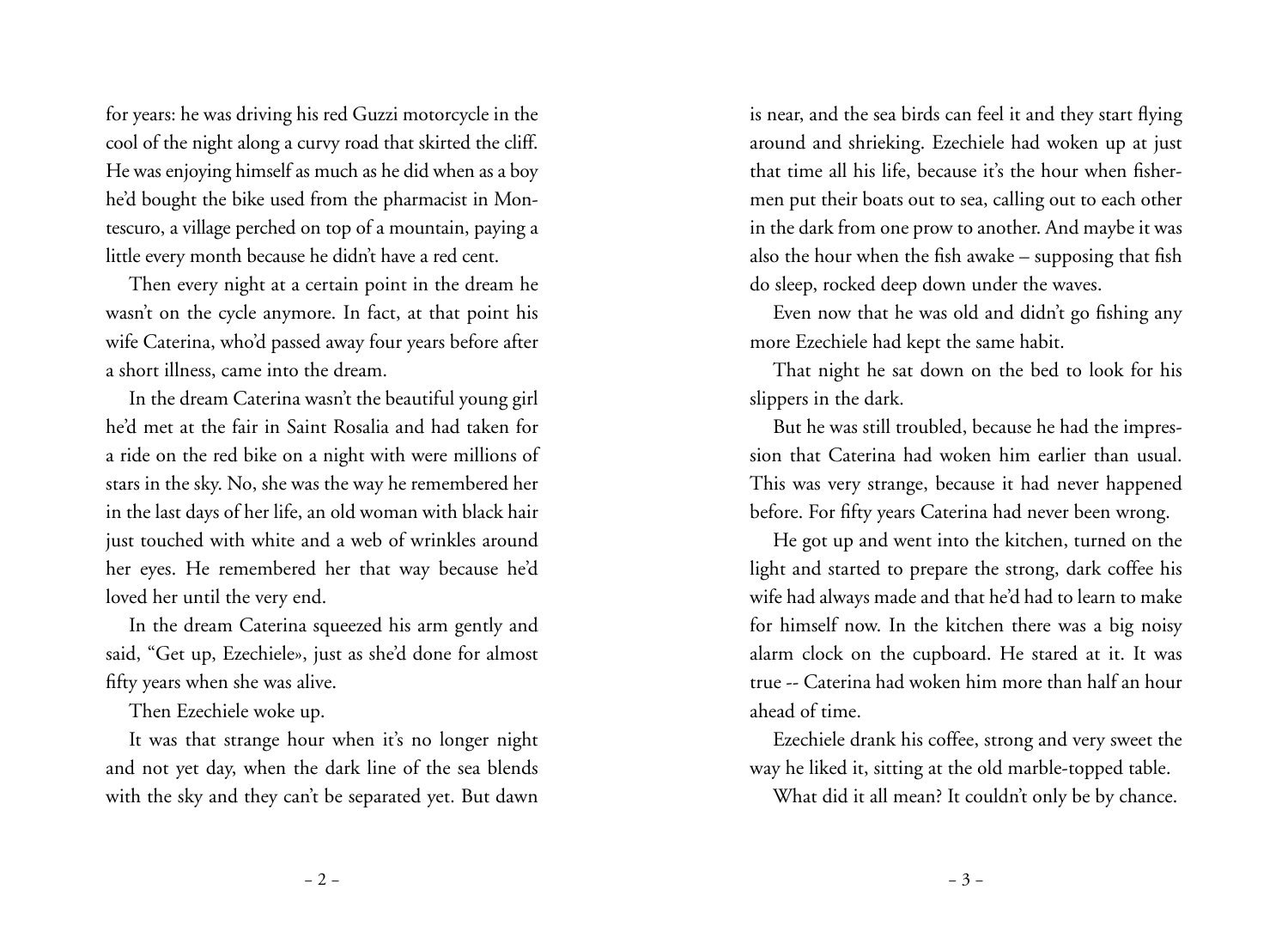Ezechiele's house overlooked the village beach, so there was always some sand on the floor. He didn't mind the sand, or the salty air that swelled the wooden window and door frames. Caterina, on the contrary, never stopped cleaning and complaining about it.

You could hear the sea thundering. It had started to grow the evening before and had continued to swell during the night, driven by the howling wind. A real storm was raging by now. The fishing boats wouldn't be able to go out that morning. The men would spend the day at home, with that lost expression and those big hands fishermen have on these occasions.

Ezechiele finished his coffee, got dressed, put on his oilskin jacket and went to the front door.

It really was too early. Even the lights of the Portside Café were still off.

The Portside Café was the first thing open in the morning, to let the fishermen have something strong and hot to drink while they chatted and exchanged the news before going out to sea. At that improbable hour it was the only light on in the whole village, like a lighthouse in the night, guiding the men coming out of their houses wearing oilskins and woollen caps, to follow the narrow lanes that led to the dock where the boats were tied up.

Ezechiele was still a bit worried. If Caterina had wo-

ken him up early it meant that something strange had happened.

He rushed out of the house.

The beach was almost covered by long waves that reached the boatyard where the smaller boats were tied. Then came the rubber dinghies and the canoes for the tourists who would start arriving in a few days.

Though it was June the air was still chilly. Ezechiele huddled into his oilskin, feeling the foam from the waves wrapping themselves around his feet.

Despite the dark, in the nearby harbour the mast-tops of moored fishing boats could be seen waving and banging violently, and you could hear the cables cracking in the wind. The *Esmeralda* was there with the others -- his boat, a mere shell he'd managed to buy after years of saving and scrimping. He'd gone fishing on it for forty years, but he no longer used it except for a short turn every once in a while, since he was too old now to go out to sea.

No, no one would go out that day, it was far too dangerous.

The rising sun shot its first rays on the narrow edge between the sky and the sea, and almost at the same instant the lights of the Portside Café went on. The sea was a black well striped with white foam.

Nothing could be seen yet.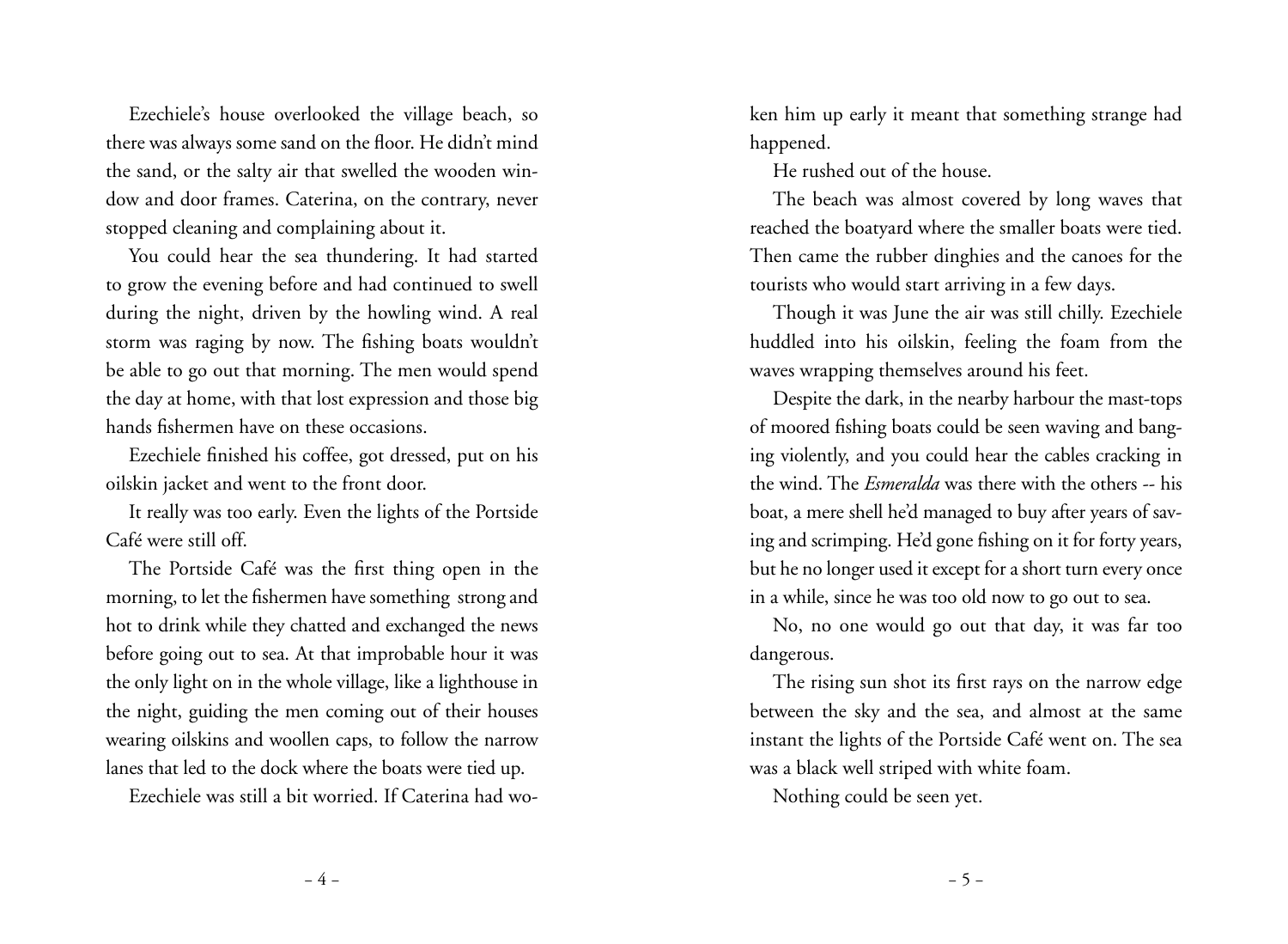Ezechiele listened hard. There was something wrong.

A noise. Besides the breaking waves, the hawsers banging against moored boats and the shrieking of seagulls, there was something else.

They were shouting.

You could hear them in the pause between one gust of wind and the next.

He listened harder.

There were people shouting in the sea. It sounded like a lot of people.

Ezechiele ran towards the moored boats where the great headlights used for emergencies were kept. He found one, turned it one and managed to roll it up onto its base. Pointing it towards the sea, he swept the ray of light over the surface, trying to see something. Nothing except black waves and foam.

Maybe he'd imagined it.

In fact, the wind was so strong he couldn't hear anything, and the gulls flying in circles never stopped shrieking.

But if Caterina had woken him early there had to be a reason, he repeated to himself.

The dawning light came up over the horizon, as it had always done since the beginning of time. It was yellow and orange.

The wind fell for an instant.

They were shouting – this time he was sure.

He pointed the light at the cliffs on the side of the bay where the waves broke, and there he saw something. It looked like a large boat, black against black, so it was hard to distinguish, and there were men on board. He swept the light over the sea again and saw the men waving their hands desperately.

The boat could run ashore, it could hit up against the cliff and sink. The cliff was twenty or thirty yards from the shore. A mere trifle. But not with that sea. And maybe the people on the boat couldn't swim. In any case, they were clearly panic-stricken.

Ezechiele walked back up the beach, feeling the sand slipping under his feet while he moved as fast as he could. It was horrible to be old, you become slow as a snail. He circled the moored boats and went back to the road, his heart beating full speed. He climbed onto the spur of the cliff that enclosed the bay on the side opposite the port, hurrying to reach the great bronze bell that always rang out to send signals to the men at sea and sound the alarm to those on land.

He grabbed the heavy clapper. The light was spreading over the sea. *DONG!*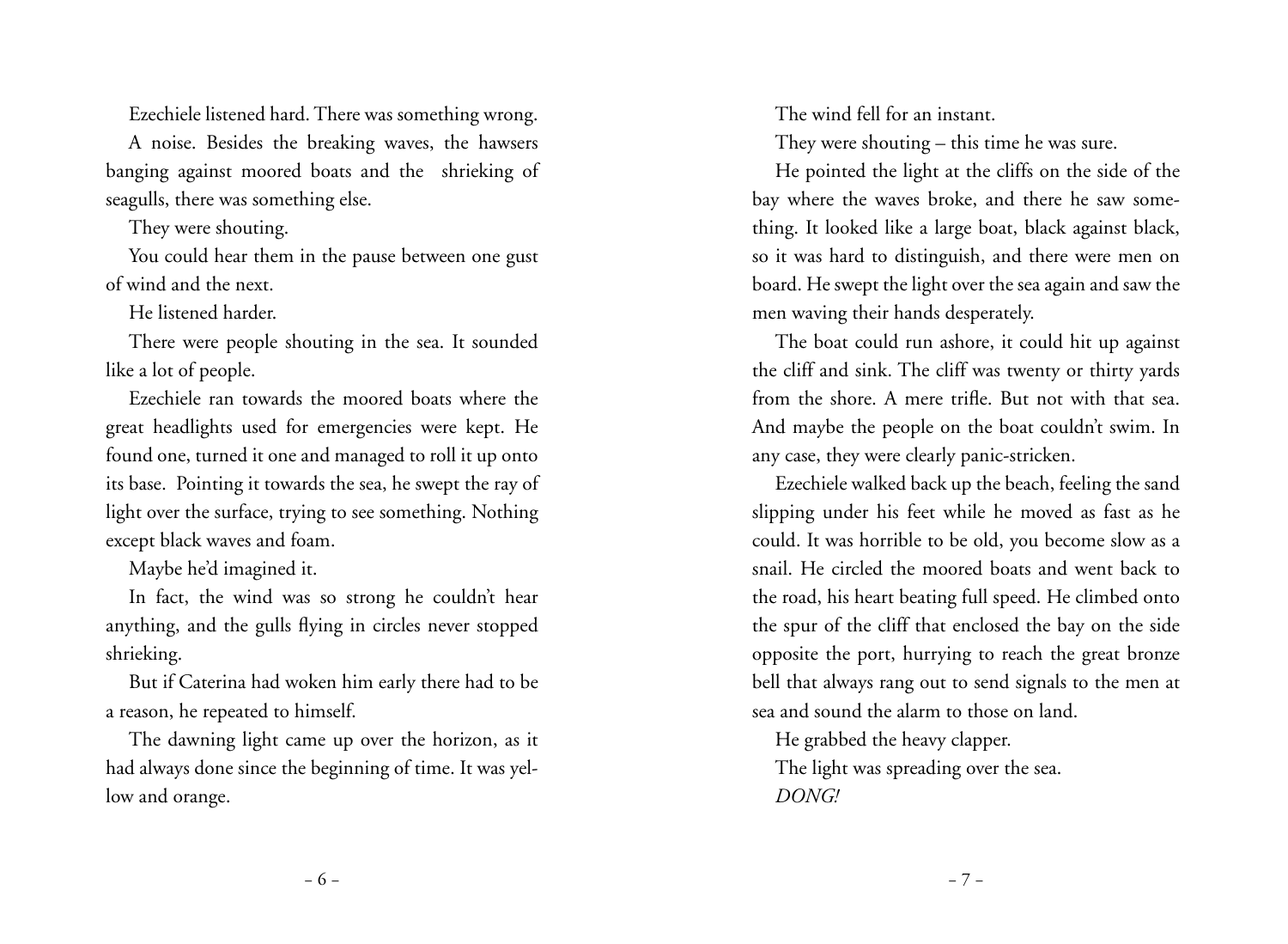#### *DONG!!*

Ezechiele beat the clapper against the bronze of the bell with all his might.

Wake up, for the love of God, wake up!

The first lights went on in the houses and a few windows opened.

What's going on?

*DONG!*

*DONG!!*

*Hurry up!*

The first men came running.

"Over there", pointed Ezechiele.

The sun burst out of the dark shadows and aimed a finger of light at the shipwrecked men. Now they could be seen.

There it was: a large boat, a heap of wood that had crashed into the cliff and was threatening to sink from one minute to another under the force of the waves. There were people aboard. Their black faces blended into the dark stains that sill covered the sea.

A group of people had gathered on the beach. Some were gesturing to the people on the boat, "Jump!". If they stayed on board the waves would surely crush them against the rocks, whereas if they jumped into the water it was only twenty meters to the shore, even with that sea…

But they didn't move and kept on shouting. The boat rocked harder with every wave. «We'll have to go in», said Ezechiele.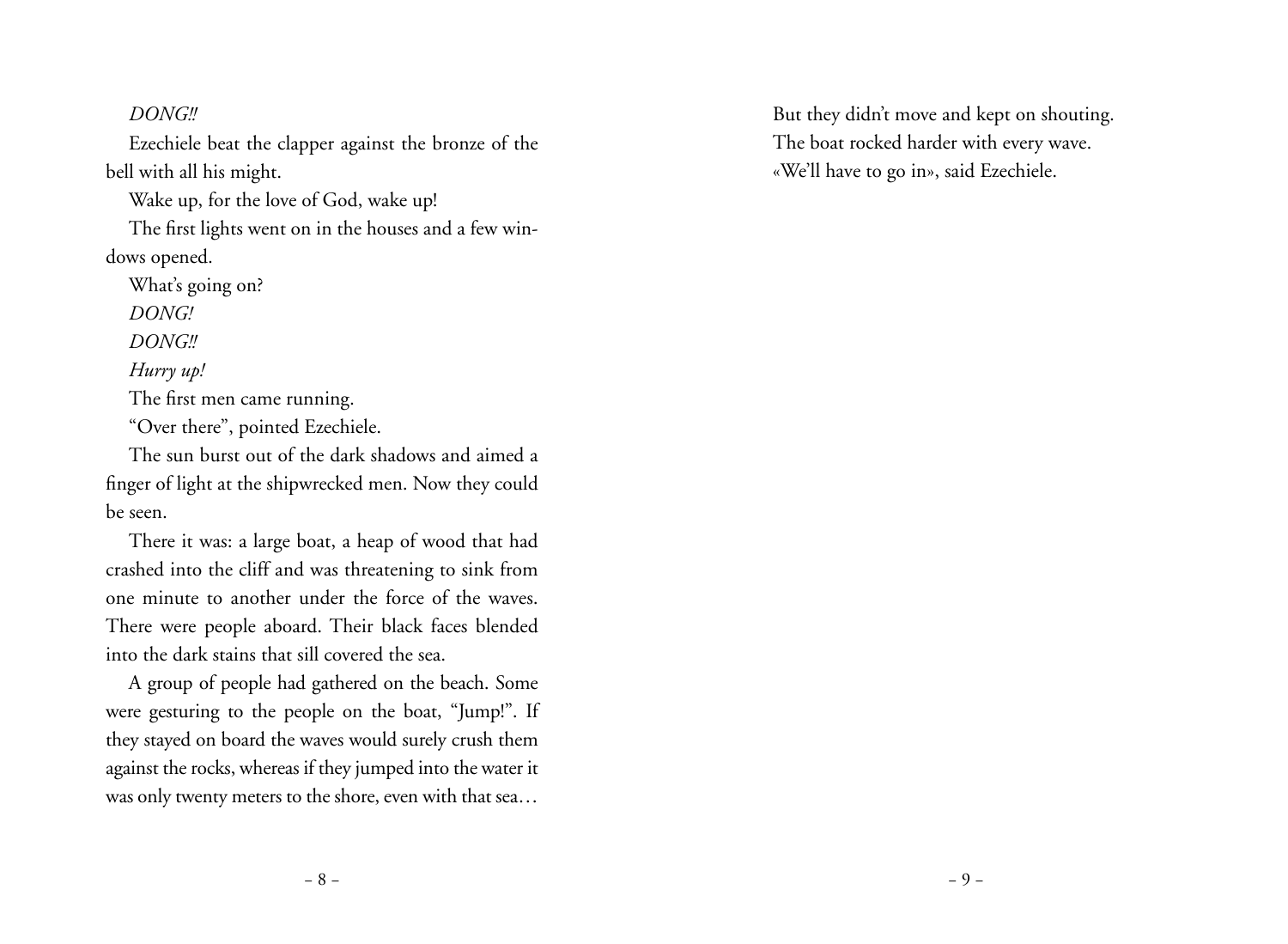## Chapter two

There wasn't time to put a boat into the sea – with each new wave the big boat caught on the cliff was going to pieces under the fury of the sea. In a few minutes it would sink.

«Let's make a chain," said the men on the beach. "It's the only way".

«The sea is too rough.»

«We have to try.»

The youngest of the men stepped into the sea. They held hands to form a human chain, trying to resist the waves sweeping over them and tossing them from side to side. The thick rope that was passed to them at once got soaked and very heavy. They pulled it as far as they could.

The Giarresi brothers had to swim the last few yards

to the boat. They were water polo champions – they'd even played in the B league one year and water was their natural element. Some said they were amphibians, more at home in the sea than on land.

Ezechiele watched them from the shore, feeling old and useless.

By now the whole village was awake and a small crowd had gathered at the top of the dock to watch the rescue. It was growing light but there were still dark patches, and every once in a while the two brothers disappeared from sight, covered by waves and shadows. They weren't going to make it -- it was too much even for them.

Then Sante Giarresi gripped the side of the trapped boat, which was tilting at a dangerous angle, and tried to tie the rope to the prow. The sharp black rocks were frighteningly close -- all it would take was a high wave or an instant of distraction.

Then Salvo, the elder brother, arrived. The soaked rope was banging and swinging like a whip.

«Did they make it?», asked someone on the shore. «It's impossible to see.»

Sante gave a sign to the younger men forming the human chain to let them know they could go back to shore and tie up the rope.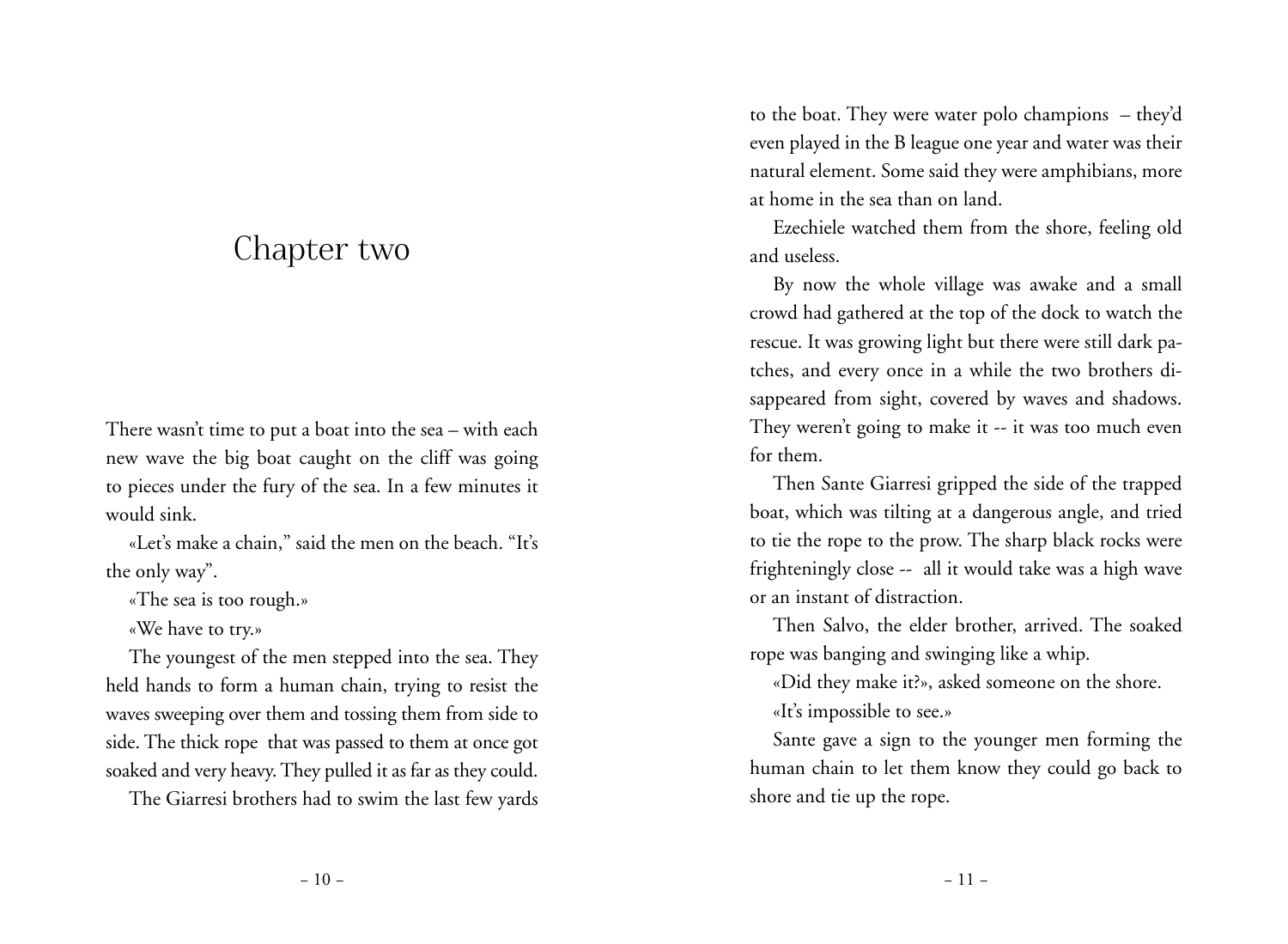The men on the trapped boat stared wide-eyed at the rope, while the waves coming in from the open sea grew higher and higher. The bottom of the boat was going to pieces under the fury of the sea. Then the two most courageous, or the most frantic, gripped the thick rope and jumped into the sea. At once they were engulfed by the sea and swallowed water. They resurfaced coughing up water and fear, and began moving towards the shore, still holding on to the rope.

*These are not people of the sea*, thought Ezechiele, *none of them can swim.*

Then the others jumped into the sea, one by one, and now a long line of men was slowly moving towards the beach, holding the rope as tightly as they could.

#### *Quick! quick!*

Everyone got belt-deep into the water to help pull them out, and while the first of the drowning men fall exhausted onto the sand, gasping and searching for air, the sound of wood breaking up was heard over the thunder of the waves. As the boat crashed against the cliff, the wooden boards of the planking could be seen flying into the air before disappearing into the sea.

*Did they all make it in time?*, Ezechiele asked himself. *Was there still anyone on board?*

Who could tell?

One at a time the other survivors reached the shore. By now there were about thirty bodies stretched out on the beach, gasping for breath. Last of all, the Giarresi brothers came out of the water, too, their faces marked by fatigue.

The sun finally dispersed all the shadows. The young men who had taken part in the rescue took off their T-shirts and wrung them out, and the women brought towels.

The rope, which had come loose from the boat, was whipping the water and hissing like a sea serpent. Then the waves carried it out to sea.

No one felt like talking. They all stayed there in silence, feeling the first rays of sun warm on their skin.

Then one of the survivors, his clothes soaked with water and sand, stood up painfully on trembling legs and looked around, stunned. His eyes shone in his dark face and never stopped moving.

He looked at the men who were still drying off, he looked at the women facing the dock, at the houses and the masts of the boats swaying in the port, at that unfamiliar sun and that unfamiliar sea. Then he picked up a small bundle he'd somehow managed to carry with him, clutching it to his chest as if it were a treasure.

He gave a shake to the others, one by one, gesturing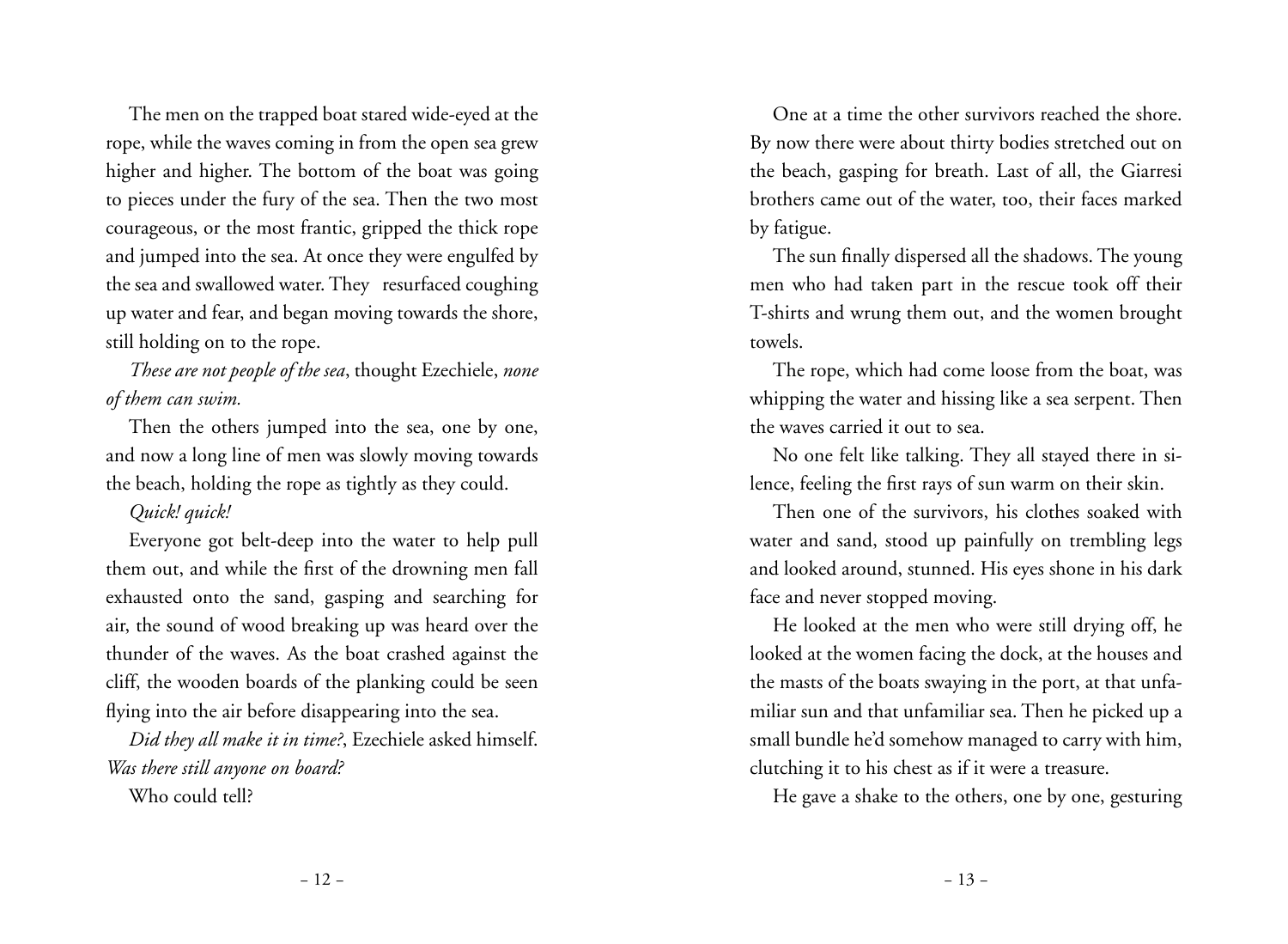to them, "Get up! Get up!", and they all got unsteadily to their feet, picked up the bundles that had survived the fury of the sea and ran towards the opposite end of the beach.

«Where are you going?», shouted Ezechiele. «Stop! You needn't be afraid!»

But by then they'd reached the top of the beach and climbed over the dunes, slipping on the sand, and taken to the road. From there on it was open country, and who knew where they'd wind up.

They left just like that, without saying a word, without even saying thank you.

One by one, the villagers all went home.

Ezechiele stayed on the beach. Nothing remained of that tragedy, the sea had swallowed it all. There were only some prints on the sand that would soon be erased by the strong wind, and a few poor things the survivors had abandoned in their hurry to escape.

A pair of flip flops.

A fake T-shirt with the name of an Italian designer that created a strange effect in that place.

A box of a medicine that Ezechiele had also taken once. He recognized the name, even if all the rest was written in the incomprehensible alphabet they use in

those countries on the other side of the sea. The man who'd lost it suffered from a painful inflammation, too. This made him feel close, and Ezechiele wondered what the man would do now that he'd lost the pills. Who knows how much he'd suffer.

And then there was a small colourful backpack, covered with pictures of characters from a Disney cartoon, what was it called?

It had to be a child's, for sure.

But was there a child in the group that had managed to reach the shore?

Ezechiele couldn't remember, it had all happened so quickly.

He picked up the backpack and went home, like the others. He felt tired, even if he hadn't really done anything.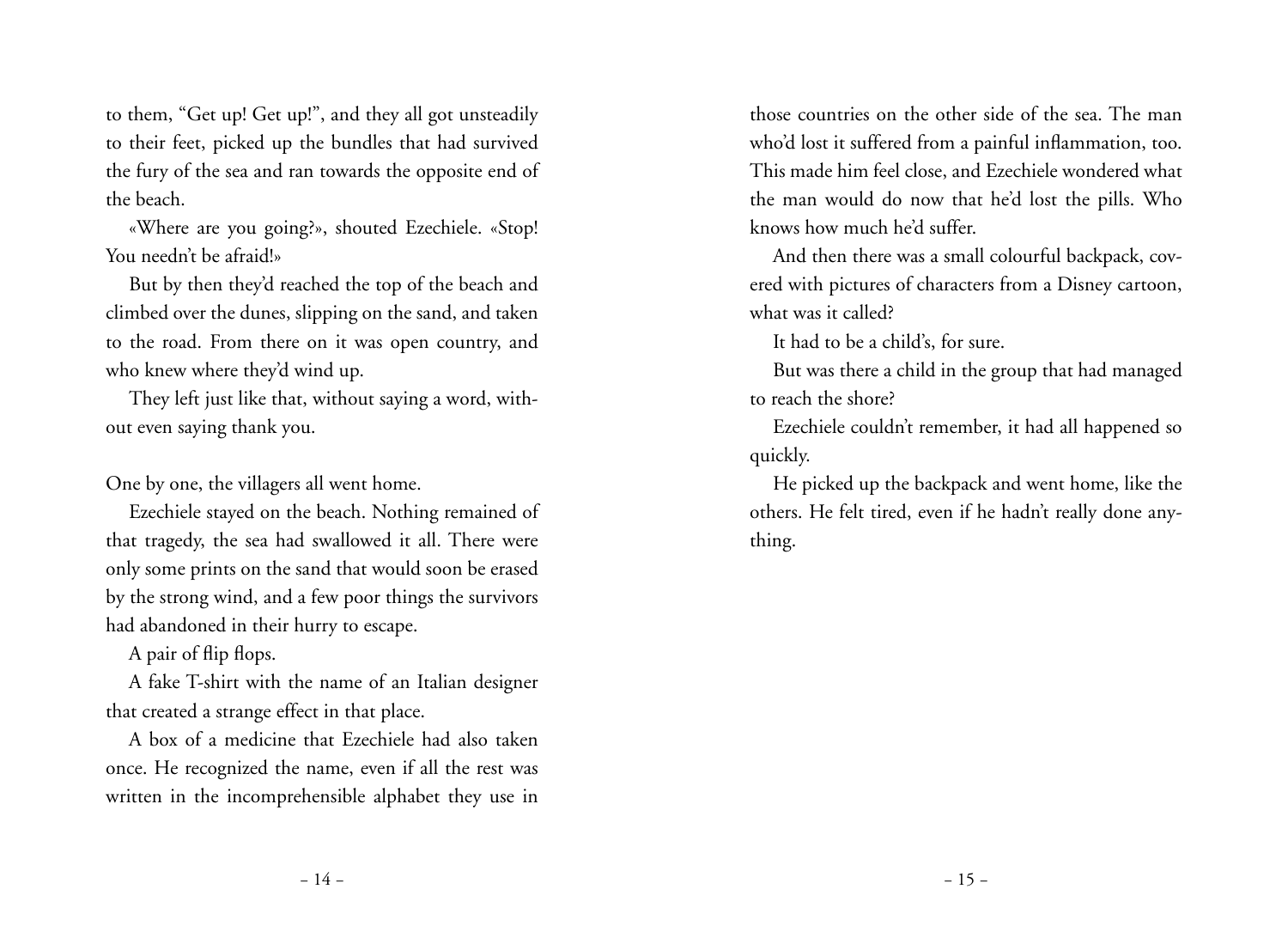## Chapter three

Ezechiele hadn't gone to school for long. *I'm uneducated,* he said of himself, but it was important to him to keep up with the news. He watched TV, and at least a couple days a week he read the newspaper at the Portside Café while he drank his second cup of morning coffee.

He would put on his glasses – he could see well from far away, but small printed letters had become a problem, and he'd had to resign himself to the glasses –, start with the sports news and then move on to the rest, looking at the titles and photos and reading a few articles, forcing himself to understand even if sometimes he didn't.

So he knew very well who the men on the boat were: migrants from Africa trying to get into Italy, who were often abandoned at sea. They showed them on TV every evening, the faces always seemed the same but they were always different people. There were women and children, too.

*… Was there a child on the beach? Try and remember…*

Even without reading the papers, the stories of boats left to drift on the Mediterranean and of half-sunk rubber dinghies waiting to be rescued from the waves were known to all the fishermen. Along with other stories they didn't tell, out of pity and a sense of decency.

Ezechiele had never understood if it was legal or not to arrive in Italy that way. There was a lot of talk about it. *But when you're fleeing from hunger, he thought, you're not going to bother with fine distinctions. .* 

Ezechiele knew this well, because he had emigrated, too. You didn't earn much fishing, and there wasn't any other work. So, after a lot of talk in evenings spent around the marble-topped kitchen table, he and Caterina, young and married for just one year, had agreed to try their luck in the North, since they wanted a child and wanted it to have a life better than theirs. Loaded with suitcases and bundles, they'd got onto the train and took a journey that felt like it would never end – up and up, how long Italy is! It was the first time they'd left the village, and they arrived in Milan dead tired and with their bottoms squared – speaking with all due re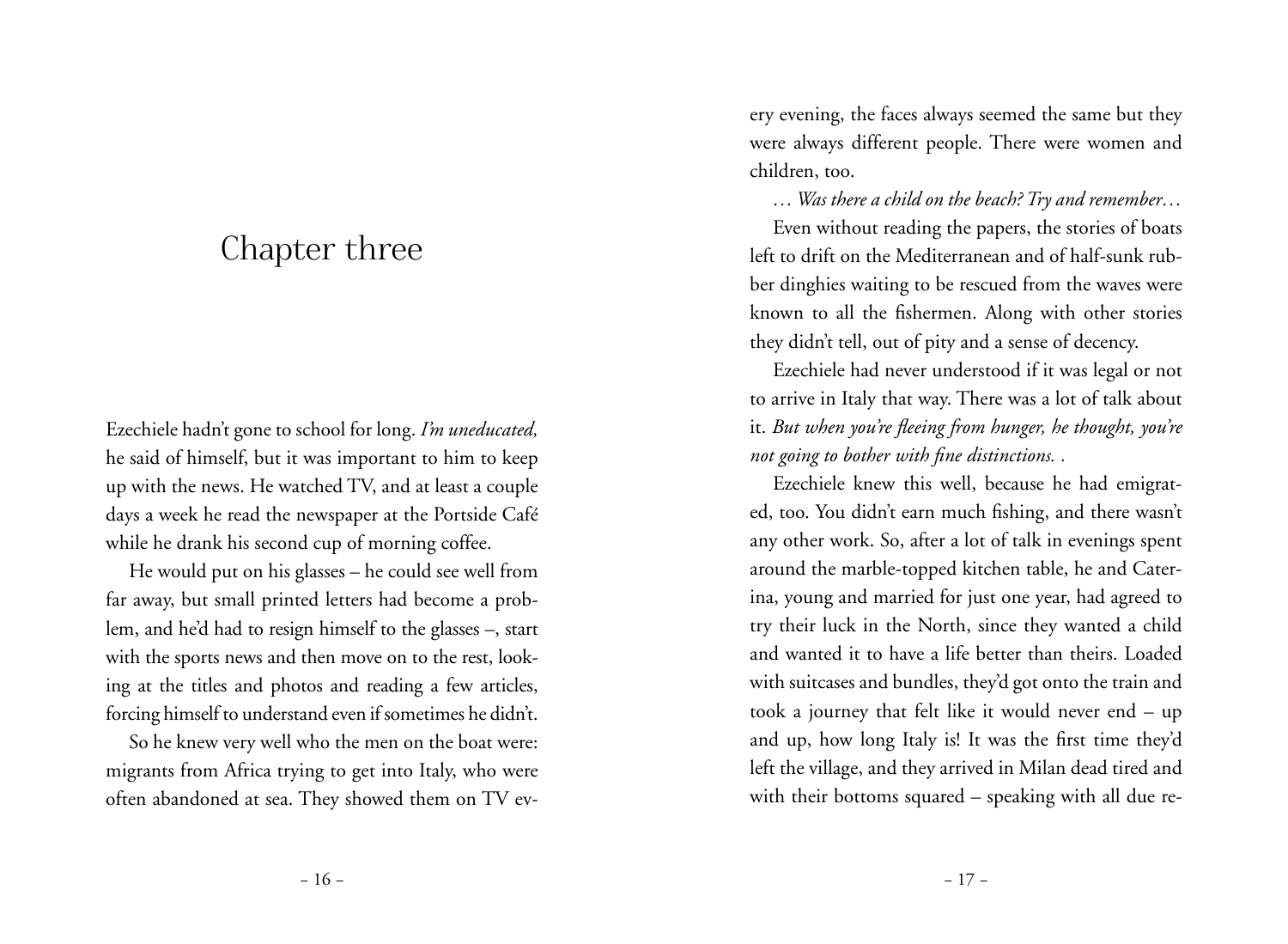spect. There they found people from their village who'd arrived before them and who helped them and found Ezechiele a job in a factory – sure wages, they told him, and you don't risk your life at sea every day.

If he was on the first shift, to get to the factory Ezechiele still had to wake up at that hour when it's neither night nor day, just like when he was a fisherman. Caterina would prepare a mess tin with his lunch --pasta that would get cold in the upper compartment, a main course with a vegetable and bread in the lower part. He would take the tram in the fog, watching the city go by with its streetlamps and all those houses. The factory was in a neighbourhood called Lambrate, where there were a lot of other factories. Against the grey of the sky hundreds of workers like him, maybe even thousands, stepped through the gates before the blast of the siren, because if you were late they fined you.

The wages were certain, true, but something was missing. The sea, the sun, of course, and something else they weren't able to express. In the village they'd been happy. There they were not.

They waited for that something for two years, and then they agreed that it wasn't a life for them. Too much nostalgia, too much disappointment, so many things.

And so they'd taken the train once more, this time

in the opposite direction – down and down, how long Italy is – and returned to Scuglizzi. Ezechiele took up fishing again. And there their son Vincenzo was born, and little by little things started to go better.

Ezechiele had purchased his boat and painted it blue like the sea, with a long green stripe all around it, and he'd called it *Esmeralda*…

That was why when he saw those men and women on the big boats he felt grieved and he understood them. And after all, they didn't seem so different from himself – they were black, true, but wasn't his skin darkened and burnt by the sun, like all fishermen? And then, so what? Hunger has no colour.

Twenty years later his son Vincenzo also emigrated, because it seems that certain things – darn it! -- never change.

Vincenzo had continued his studies and graduated from high school, to the great satisfaction of Ezechiele and Caterina, who told everyone, and had gone to look for work in a place even farther than Milan, a foreign country called Swissland …

*… Switzerland, papà, it's called Switzerland.*

*… How would I know, I'm ignorant …*

and had taken a journey even longer than he and Caterina had.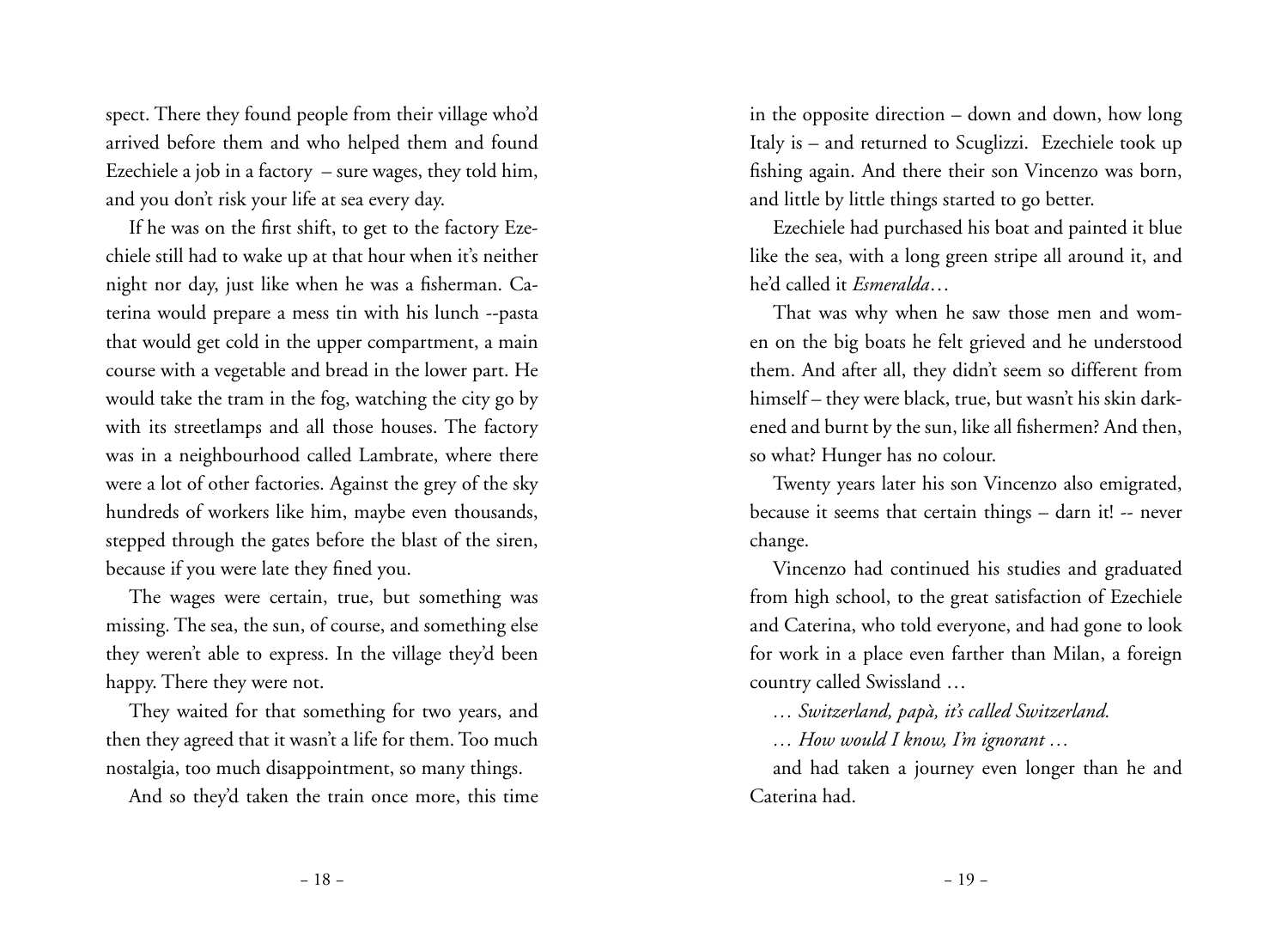Imagine how unhappy that made Caterina.

For a few years they deceived themselves that Vincenzo would return home.

Instead, Vincenzo remained in Switzerland to live. He'd found a good job, married a round-faced blond girl from there, and Tonino was born, his grandma's darling, the light of her eyes.

Ezechiele would have liked to have him there in the village, Tonino, he'd have liked to take him out in the boat, teach him to swim, get to know the sea – the way it changes colour, the way it ripples in the breeze –, have him learn the names of the birds and the winds and how to prepare the bait, let him ring *Esmeralda'*s bell when a fog bank rolled in.

He'd have like to teach him the law of the sea, which is a very simple law that says that in the sea you always help anyone in danger, because in the sea we're all equal.

To Ezechiele this seemed like a good law, and one that should also be followed on land.

But he'd never been able to do these things, because Switzerland was too far away, and the years went by too quickly to be believed.

By now his grandson Tonino was a grown man.

Ezechiele grew melancholy and he felt chilled. Maybe he'd stood in the wind on the beach too long. He

thought about going to the Portside Café to be with other people, but he didn't want to talk about what had happened. He preferred to stay at home and make himself another cup of coffee with a drop of anisette in it.

To tell the truth, he didn't really want that, either. . He drank it anyway. .

The backpack was in a corner of the kitchen, where it had formed a little puddle of water on the floor. The design on the tiles was a bit faded.

*Nemo! That was the name of the cartoon. It was the story of a fish, wasn't it?*

He had this thought he couldn't get out of his head – was there or wasn't there a child who'd managed to get to the shore and had then run away with the others? Was there or wasn't there?

He thought he could remember, it seemed to him that he'd seen a child with the group running up the dunes, but he couldn't be sure.

*Concentrate, Ezechiele. It's important. All right, you haven't got the memory you used to, but you're not totally gaga, either.* 

*It was all so confused, we were all so wrought up. Ok, but force yourself, Ezechiele.*

*Because if the child wasn't with the others who managed to reach the shore, then ….*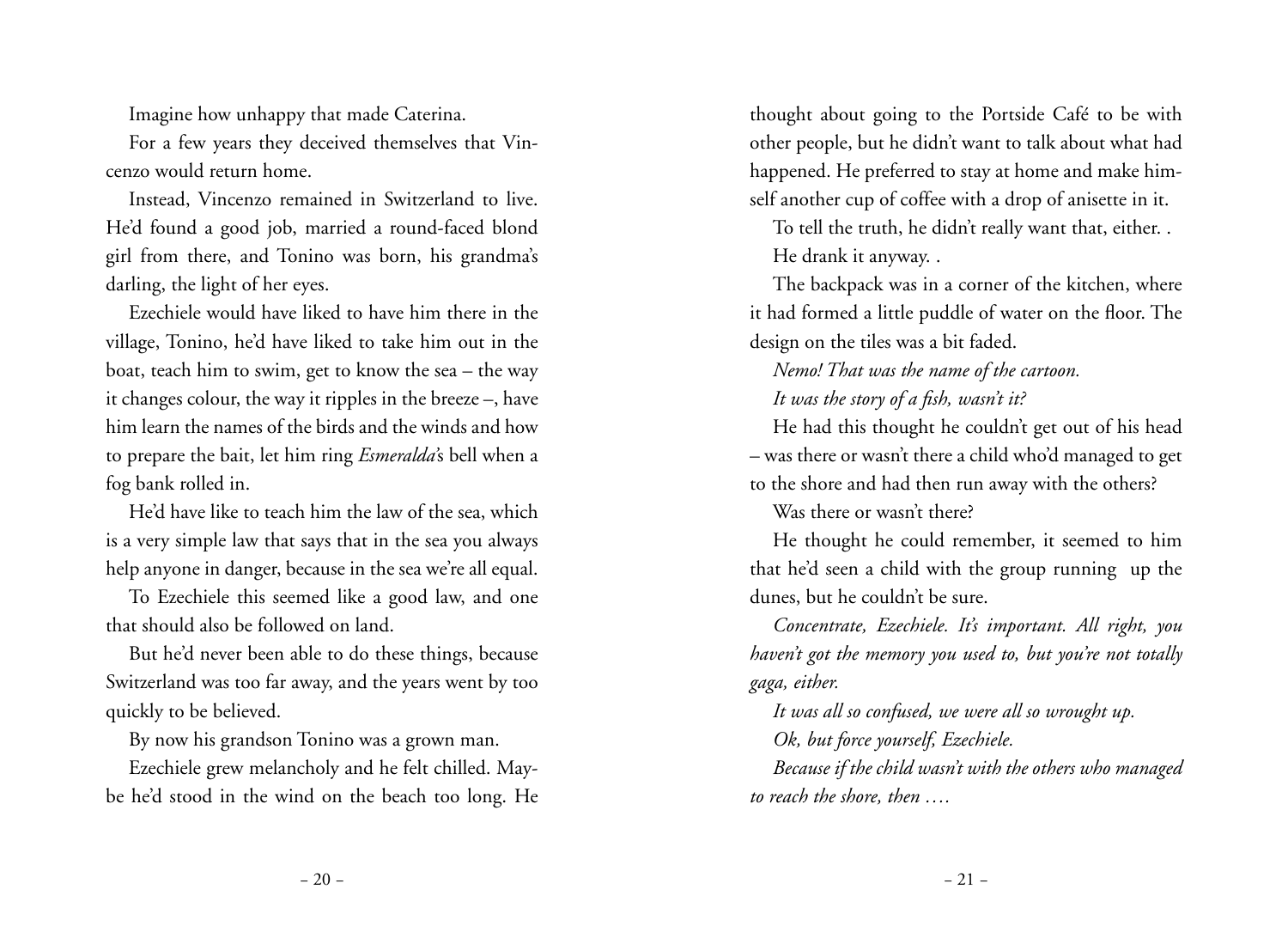# Chapter four

«Ask the neighbour women», Caterina told him that night in a dream, «the women in this village always know everything about everyone. They were on the dock, if there was a child, they'd have seen him for sure».

How could he not have thought of that!

As soon as it was light he drank his usual morning coffee and then started around all the lanes and alleys in the village, asking here and asking there.

A child? Yes, there was a child, poor thing, they'd pulled him out soaking wet, how could Ezechiele not have seen him?

What times are these, that a child has to risk his life like this?

Was he alone?

Who knows? But a child doesn't go travelling around the world alone.

«When he ran away, a man was holding his hand», said a woman standing on a balcony full of flowers.

«Are you sure?»

« I saw him with my own eyes.»

Ezechiele went back home feeling reassured -- the child was safe.

Of course, who knew where he was now, who knew what would happen to him, those people had a rough time of it.

Who knew where he slept, if he had enough to eat.

A child can't live like that, he needs a home, needs to go to school.

And that man with him, who was it? His father, an older brother, or just someone who'd helped him escape? Would he go on taking care of him? Because maybe the father or brother he'd travelled with hadn't reached the shore and …

How could he find out?

And then, what could he do?

Nothing.

Ezechiele looked for something to do to keep himself busy, but it felt as though time never passed. For lunch he made himself a piece of toast with tomatoes and oregano.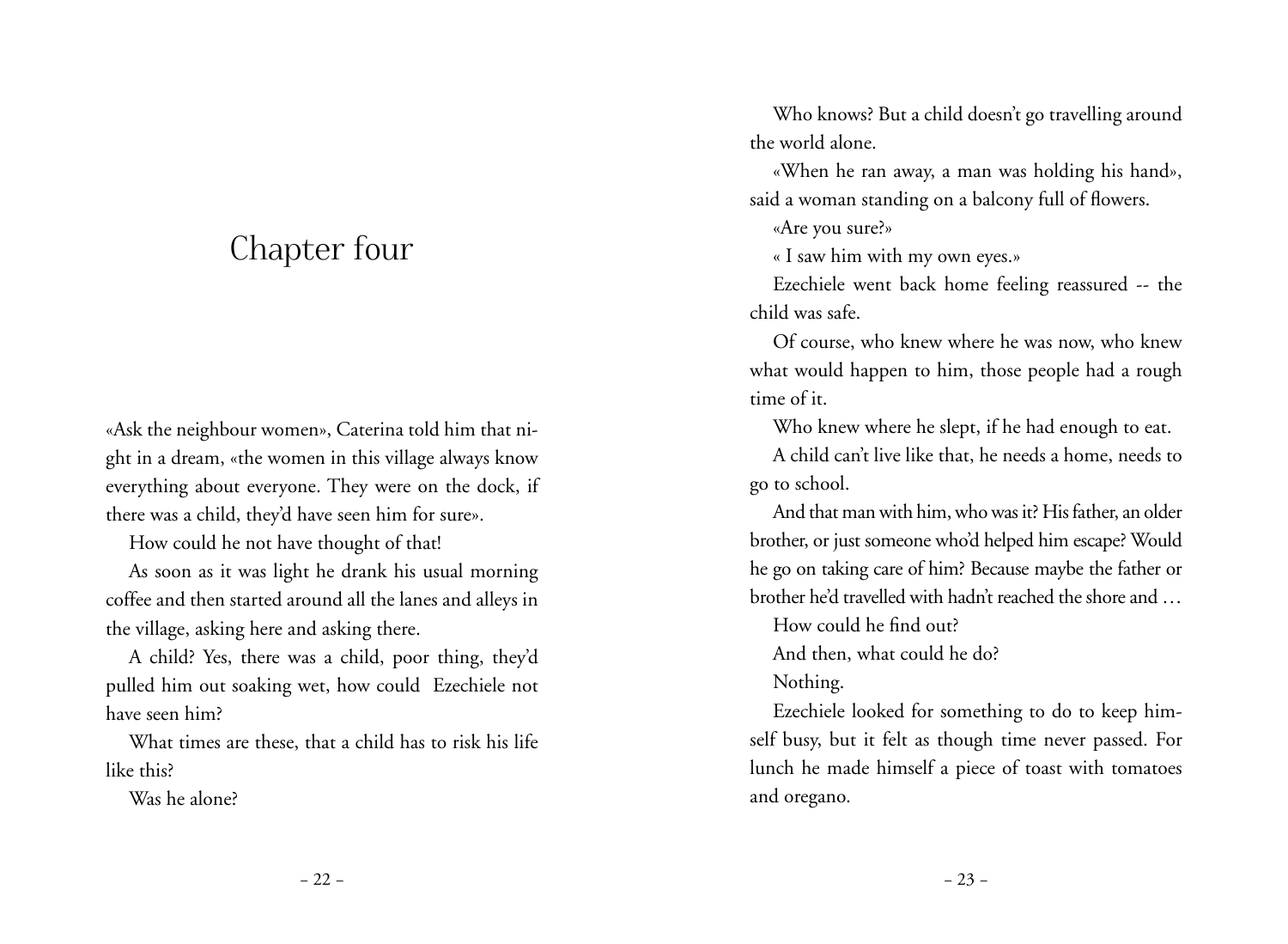Yummmm, the meals that Caterina cooked.

Pasta with sardines!

His mouth started to water.

He was a total loss at the stovetop.

He took a walk to the beach. The waves and wind had erased every trace of what had happened the day before. Even the boat was gone – the currents had pulled the wreck who knew where.

He stayed to warm himself in the sun and watch the sea as it gradually grew calm. Tomorrow it would be flat and green, and the air after the storm so clean and transparent you'd be able to make out the coast of Africa on the other side of the sea. Those strange countries weren't so far after all. On the contrary, they were so close that when the south wind was blowing it carried the fine red desert sand with it, and you found it on the windowsill, in the bedroom, everywhere.

In all the years he'd passed at sea, Ezechiele had never reached the coasts of Africa, but he'd come very close. He'd fished all over the channel of Sicily, staying out at sea for days at a time, eating octopus and ship's biscuits. He'd gone as far as the islands, but he'd never made the crossing.

He went back home and sat down at the kitchen table, picked up the damp backpack and opened it as carefully as he could with big, clumsy hands that showed all

the marks of fifty years of work. He was thinking, What right do I have to do this?

He felt like a busybody.

But he needed to have some idea of the child, he wanted to get to know him a little.

Woollen socks shrunk by the water, underpants, a small box of biscuits the same brand that he'd bought for Tonino when he'd come to visit all those years ago, a T-shirt, a pencil case with coloured pencils, the pencil sharpener, two ball-points and an exercise book with pages stuck together.

Ezechiele opened it, being careful not to tear the pages. They were all covered by very fine writing in that strange alphabet they use, impossible to understand. Once a well-informed person had explained to him that on the other side of the sea they read and write in the opposite direction from us, from right to left.

*Well … the world is interesting because it's various,*  thought Ezechiele.

But meanwhile he didn't understand anything that was written there.

On the other hand, the maths homework could be understood perfectly, because the numbers are the same as ours – there they were, addition, subtraction, multiplication.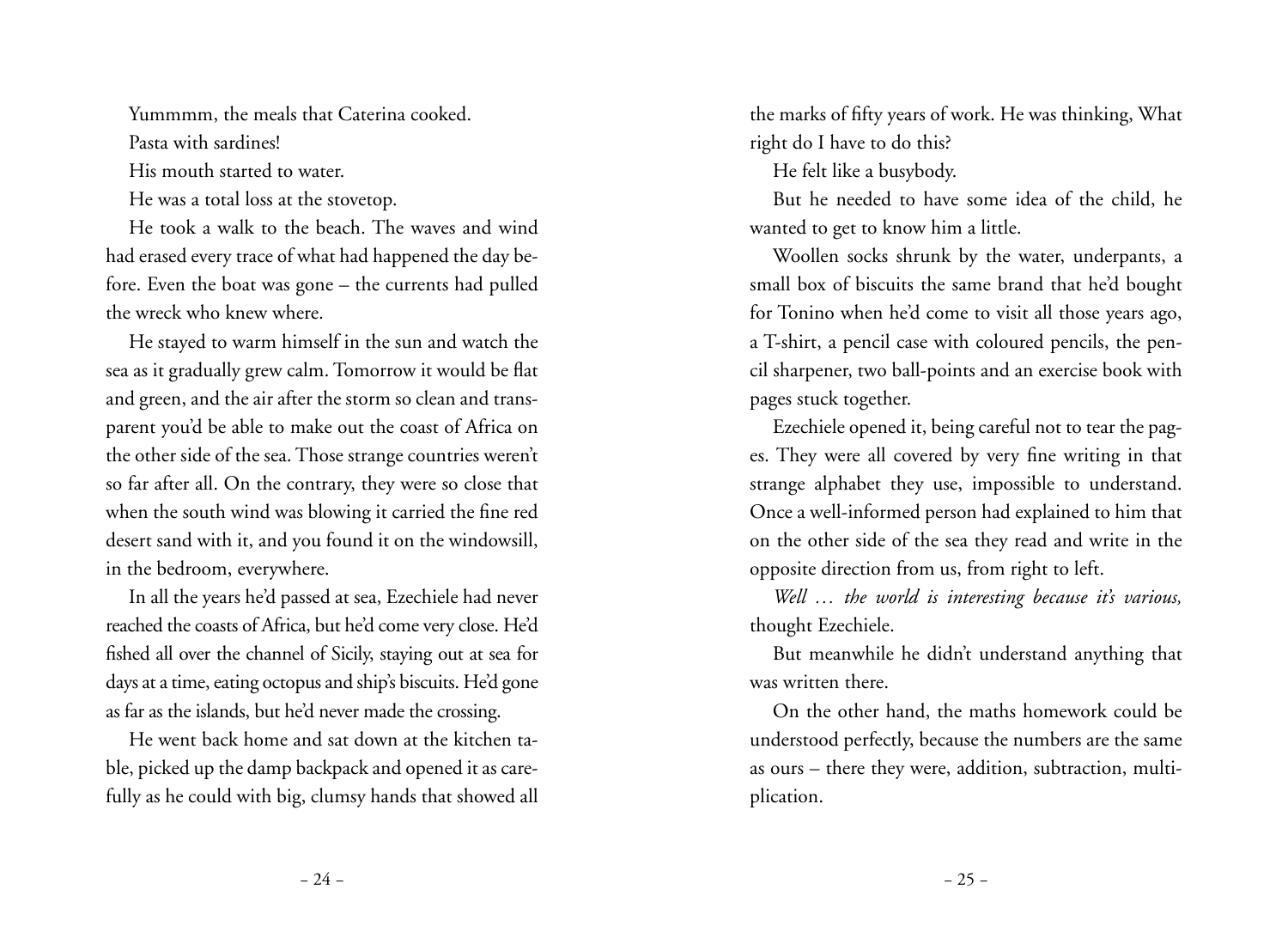In his mind Ezechiele did the sums in the notebook – they were all correct!

*I knew it!*, he thought, *he's a good boy who does all his homework every day, he's proud of it, and even on that desperate voyage he'd wanted to bring it with him.* 

Ezechiele lined up everything on the table.

He'd have liked to know the boy's name. He was sure it must be somewhere in the exercise book, but how could he recognize it or read it?

At the bottom of the backpack he found a plastic envelope with a small treasure trove the child had brought with him inside.

Ezechiele opened it, his hands trembling with emotion.

Two green plastic monsters with strange armour from who knows what fantasy world; the photo of a famous football player; an old bone button; a red-veined bird feather; a penknife; a packet of wet matches; three seashells just like the ones you could find on the beach in front of Ezechiele's house – because the sea is always the same, on one shore or the other, isn't it? And then, what must have been the most precious object of all, a glass ball, one of those where thick snow flutters down when you turn it upside down, with a snowman inside wearing an old-fashioned top-hat and a carrot for a nose.

Who'd given him that gift? maybe a relative who'd been to Europe or …

Snow! How wonderful! He'd never have seen it where he lived, and Ezechiele imagined him shaking the ball, watching the snowflakes and laughing, laughing.

Then in an inner pocket of the backpack he found a photograph in a waterproof envelope. It showed the boy, curly-headed with a mischievous expression, with his mum and dad next to him.

The sun was shining and they were smiling. How old could he be? Ten?

Behind them you could make out a stretch of seaweed-stained pebbles and the sea. In the background there was a promontory with a strange shape, like the sharp beak of a bird of prey. There were two gulls pecking on the beach, and on one side was a wooden doghouse without the dog. On the bottom left of the photo there was the corner of a table with a wood lattice on it. You couldn't see it clearly, but Ezechiele was sure: they were drying figs in the sun.

*They could have taken it here*, thought Ezechiele.

He turned the photo around and on the back there was a message written in pencil.

He couldn't know, but he was sure it was by the boy's mother, the last words of a mother to a son who was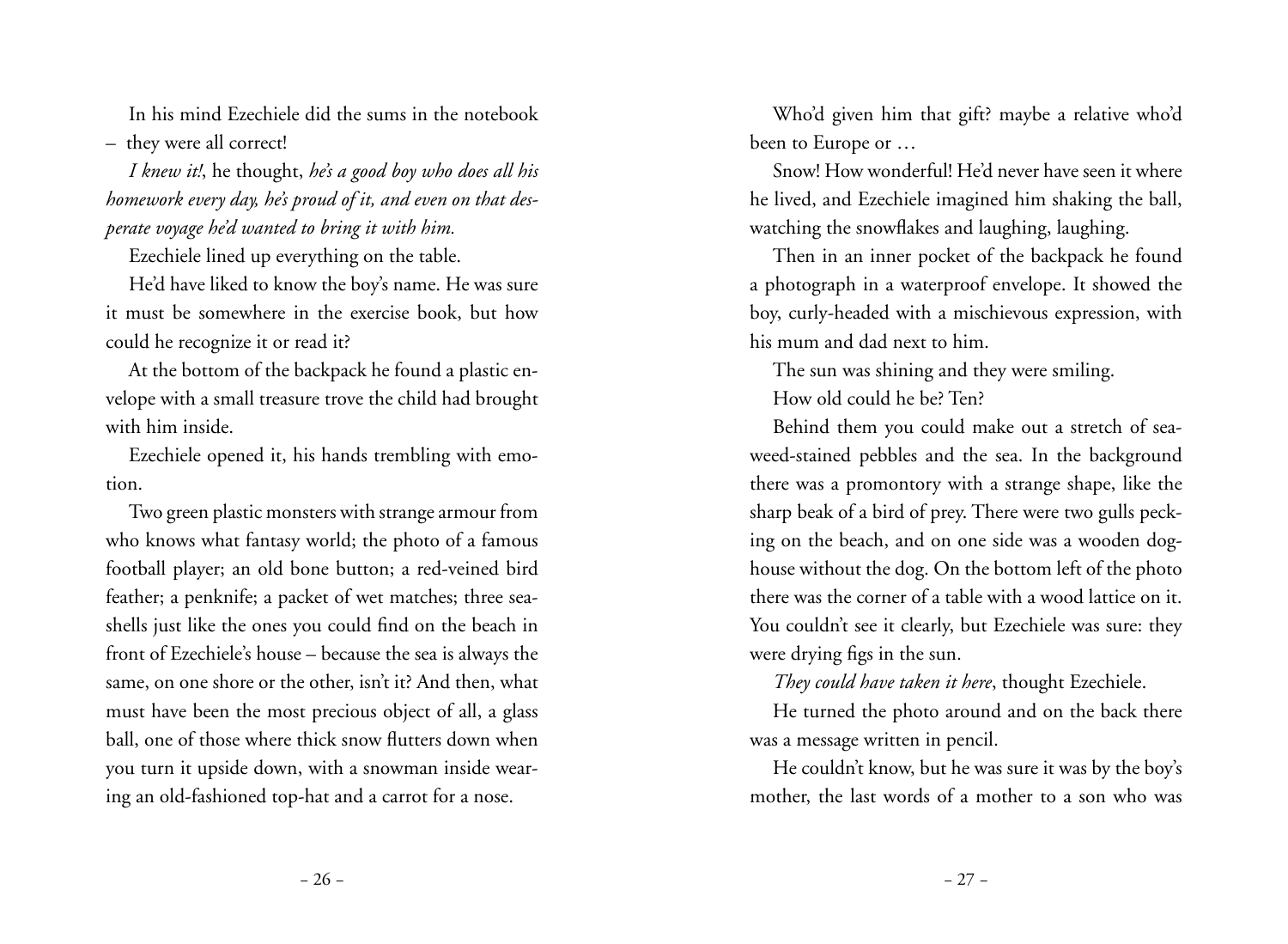leaving. And she couldn't know when she'd see him again.

How long did Ezechiele stay there, looking at those objects and the photo and those lines written in a language he couldn't read?

It grew dark. Without even turning on the light, he drank a glass of warm milk before going to sleep.

The sea was calm now after yesterday's storm. He couldn't even hear the sound of the waves, only a gentle plash rocking him in the darkness of the kitchen.

*You can't do anything about it, Ezechiele, no one can do anything.* 

*They are things greater than us.* 

*And then, you're an old man.* 

But he felt that he had to do something.

That night Caterina didn't come to him after his dream about the red Guzzi motorcycle, and Ezechiele knew why – the decision he had to make was his alone.

# Chapter five

*The boy's name is Omar, said Ezechiele to Caterina, that's right, Omar! Isn't it a nice name? How do I know?* 

*I asked Pippo.* 

*You know, that Tunisian man who's lived here a long time and works on the tourist boats and who married Concetta's son, do you remember him? They call him Pippo because no one remembers his Arab name.* 

*I saw him this morning.* 

*At the Wisteria Tavern, he was there because he can't work these days, he cut his hand badly.* 

*Just a glass of white wine.* 

*It doesn't hurt. I never drink, you know. But it was hot and I was upset.*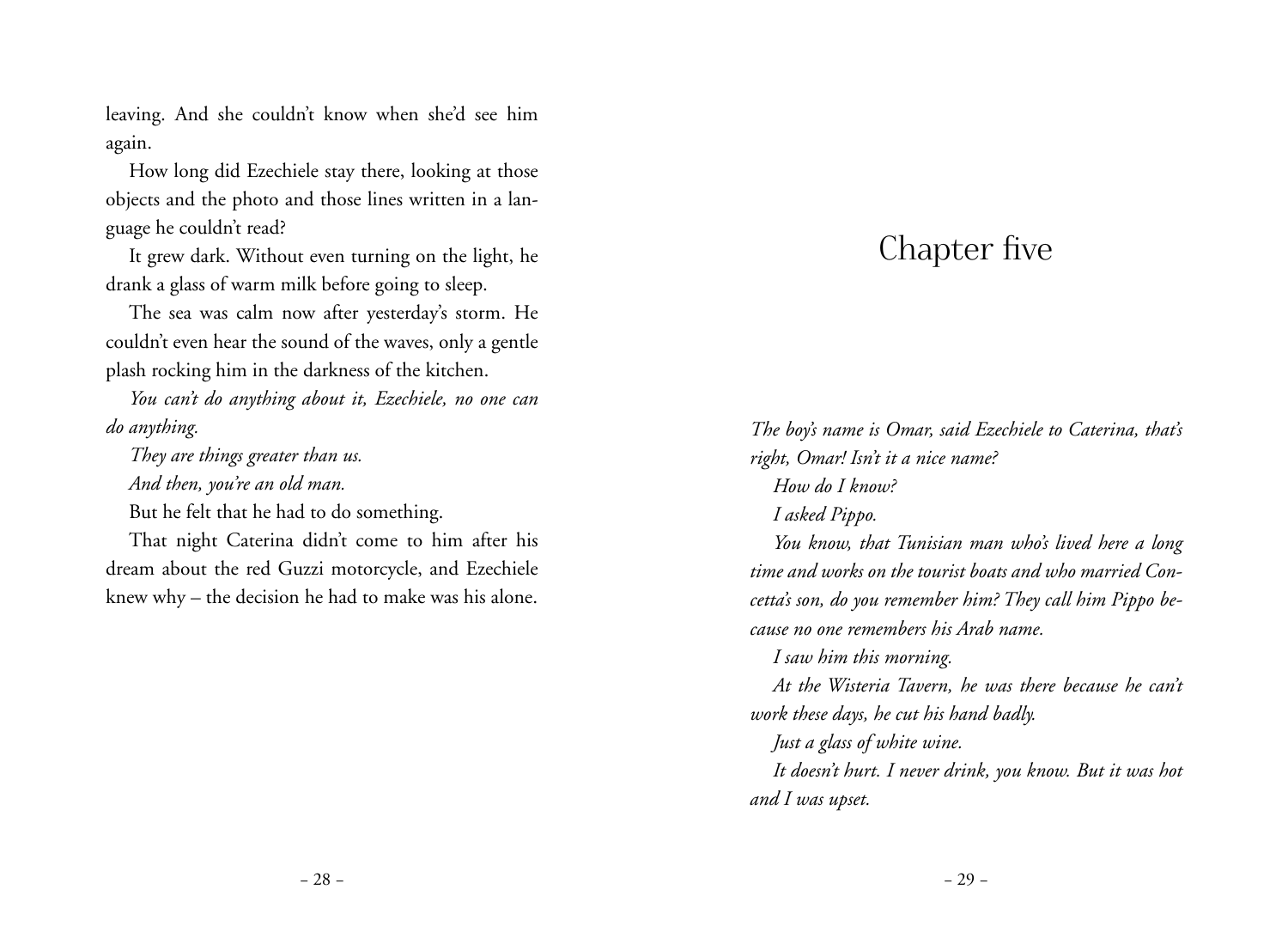*Are you listening to me? He found the name on the cover of the exercise book. And then he translated the writing on the back of the photo.* 

*I wrote it down. Where did I put the piece of paper? I can't find it. It's not true that I'm always losing things. . Here it is.* 

Ezechiele took a small piece of crumpled paper out of the back pocket of his trousers and ironed it with the palm of his hand. He was sitting at the marble-topped kitchen table where all the conversations he'd had with Caterina in the long years of their marriage had taken place.

How many important decisions they'd made sitting on those straw-bottomed chairs, how many problems they'd faced, how many hopes and fears they'd shared! And also a few quarrels, to be frank.

*Listen. Just a second, I'll get my glasses. Ok, here we are.* 

*My darling son, I don't know where you'll arrive, in what country. I hope that in that new country they'll care for you and you'll go to school. Be a good boy. Go to* 

*school, work and come back soon, with the help of God. If you feel sad and lonely and lost in the evening, look at the stars in the sky. They're the same ones I'll be seeing. And sing a song for me. Every evening I'll sit by the sea and I'll hear you singing. It will be a little like being together, like stroking your hair.* 

*I love you. I'll wait for you. . Your mama*

*She wants a song, did you hear that?*

*Pippo also explained to me where the promontory you see in the photo is. It's called Vulture's Beak. I just have to go there, and with a bit of luck …*

*Yes, I've decided to go and look for his mother, I thought I'd told you.*

*Of course I can get to the other side of the sea, I'm still in good form, do you doubt it?* 

*What is that supposed to mean?*

*In top form, I am.* 

*And the* Esmeralda*, yes.* 

*She's like me, a bit run-down, ok, but she knows how to* 

*behave at sea, just like me. Do you think we've forgotten?* 

*No, we won't finish up as fish bait.* 

*No, I won't have a stroke.*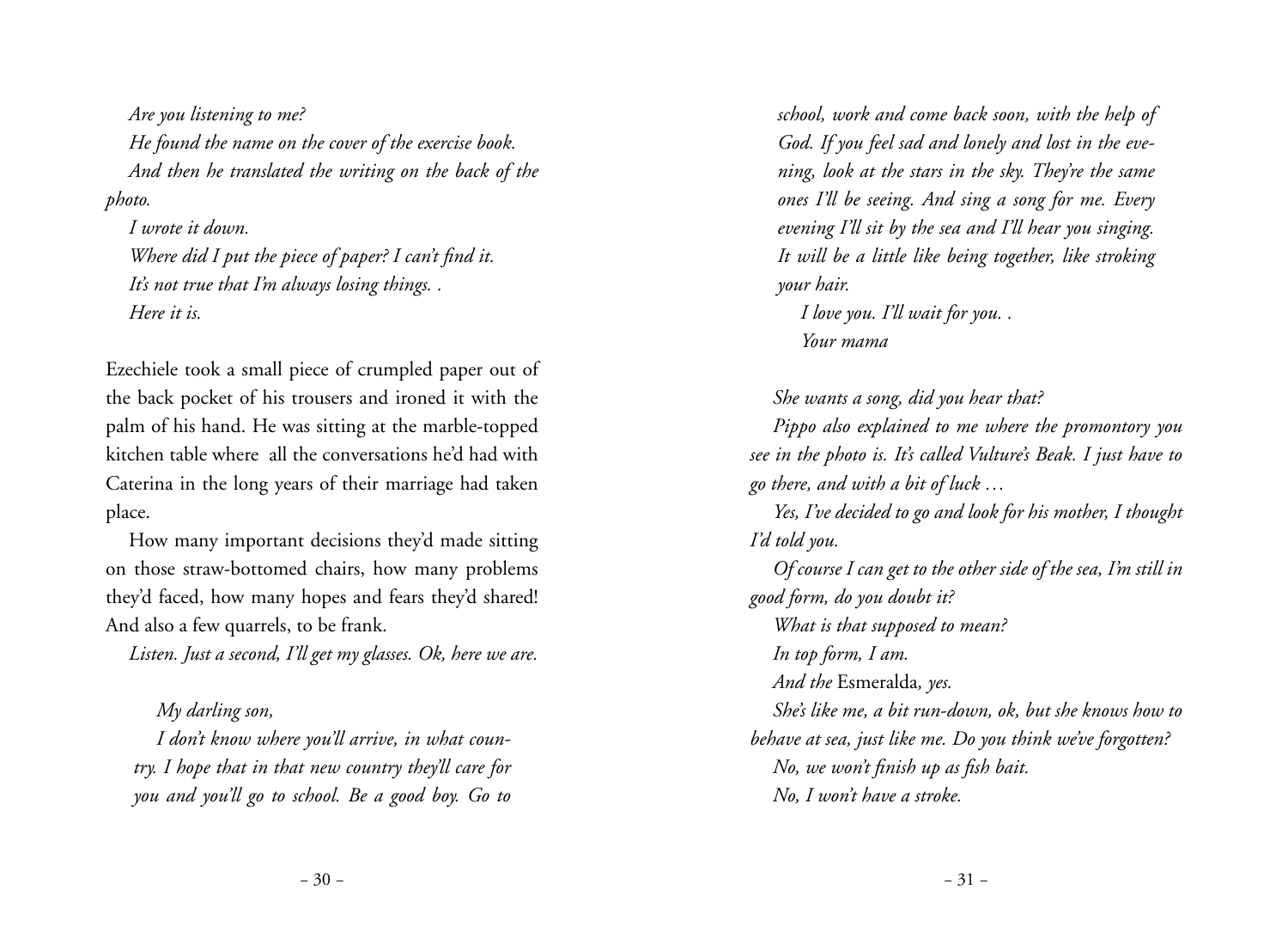*You always make problems. What does it mean that I'm always stubborn as a mule? What -- me, stubborn!? You, instead … that time that … and that other time. Why am I doing this? You know why I'm doing it, Caterina, why do you ask? You know as well as I do. .*

*I'm thinking about that mother waiting. That she starts looking at the sea in the morning, just like me but on the other side. And waits. Meanwhile, she does her chores, keeps the house tidy, sweeps the sand off the kitchen floor, like us.* 

*That's what they did for so many years, our women, don't you remember, Caterina?* 

*Dressed in black to wait for husbands and sons who had emigrated.* 

*Pippo told me I'm crazy and that I'll never find the mother, but it doesn't make any difference. He told me that the people who undertake this voyage have satellite mobiles and that's a lucky thing, because that way they can stay in touch with their families at home, so they'll have told that woman, they'll have called her and said …*

*And if they haven't called?*

*If she's there and waiting desperately?*

*I'm going to take her the schoolbag and tell her that Omar arrived safe and sound.*

*I'm old and useless, but at least this is one thing I still can do.* 

*It should be the young ones that do it, you say?*

*That may be. But I feel this thing, Caterì, it's like a duty, it's a thing eating at me, I didn't sleep last night for it. And maybe the young ones don't, they don't feel it like this, but what do we know, everyone is different.* 

*So I'm going.* 

*Yes, I'll be careful.* 

*Yes, I'll take my heavy oilskin. The blood pressure pills? But they're of no use at all, it's that pest of a doctor who says …*

*Yes, yes, I promise you I'll take them, don't fuss, you needn't worry.* 

*I'll go and come back – no big deal. I've been at sea so many other times, remember?* 

*And you never worried like this.* 

*Now help me get everything I'll need ready, you know that every once in while I forget things. Not very often, though.* 

*My heavy sweater, for example, where did it get to?*

When dark fell, Ezechiele set out for the dock where the *Esmeralda* was moored, carrying the old faded bag that had always accompanied him on his fishing expeditions.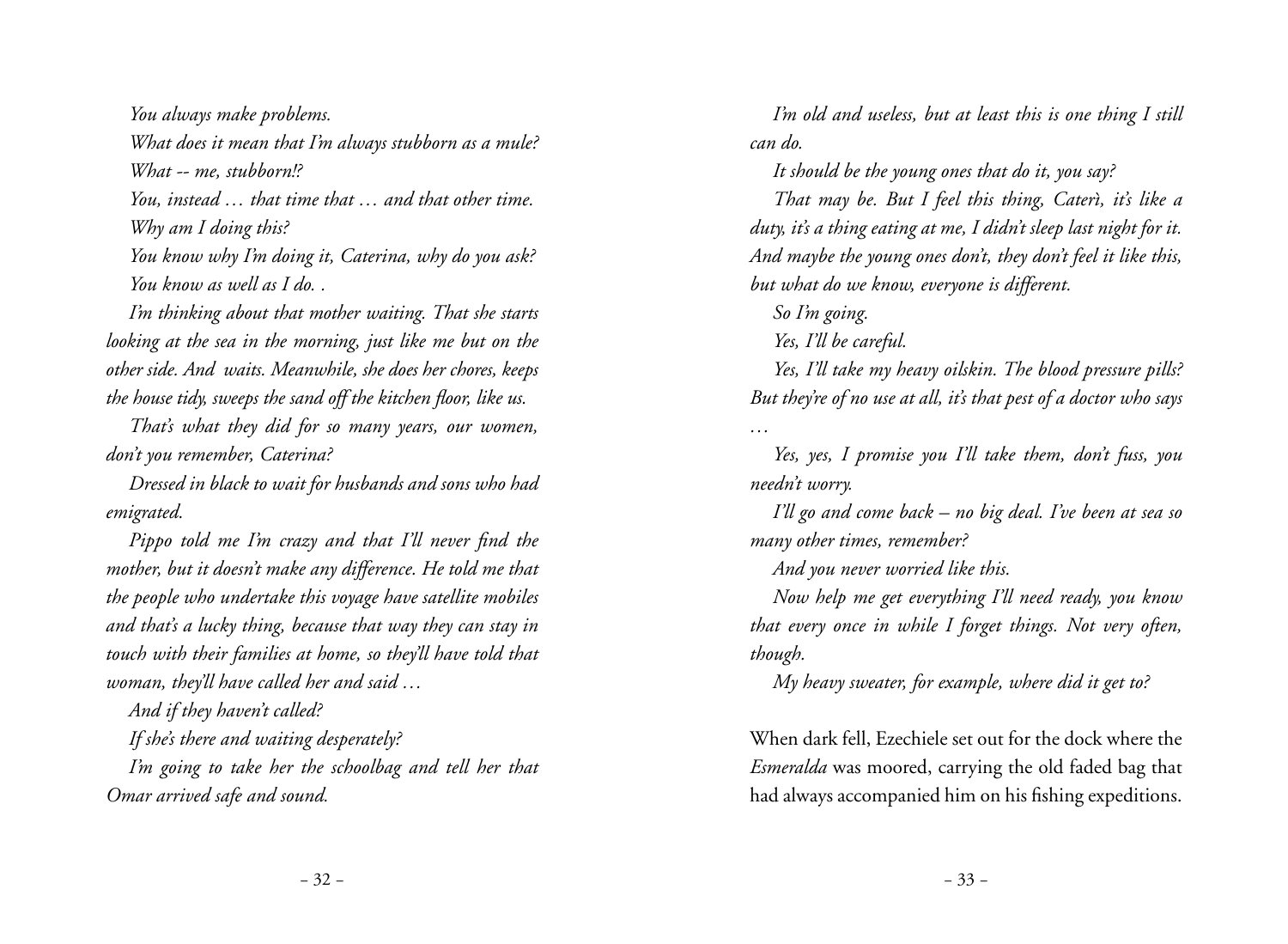Inside were the heavy oilskin and the sweater, a loaf of bread, bait for the sardines he would catch and eat with a squeeze of lemon juice, half a form of cheese, a brown paper packet of sweet green olives, a large canteen of water and also those darned blood pressure pills that are totally useless, but that he'd promised Caterina he would take.

It was a warm, mild evening. There was a scent of orange blossoms and jasmine in the air, the sky was an enchantment of stars, a full white moon shone down on the houses of Scuglizzi and on the world. The sea swept out to the distant horizon, smooth and shining, with only an occasional wave that hardly rippled the surface.

Ezechiele took a deep breath and all that softness went into him.

It was hard to imagine a more perfect night for sailing. It was a night of peace.

He walked along the dock. The *Esmeralda* was softly rocking on the water, creaking on its moorings.

He looked at it with the same emotion as ever. It was old and needed attention, but he had always kept it scrupulously ready to sail, with emergency gear and a reserve of drinkable water on board and the nets clean and folded in the cockpit.

He climbed on board, put down his bag, and in the

moonlight saw Tonino waiting for him, sitting at the prow in short pants, his mop of hair uncombed and his legs swinging over the water.

«Where are we going, grandpa?», he asked.

«To the other side of the sea», answered Ezechiele, «we're going to make the crossing».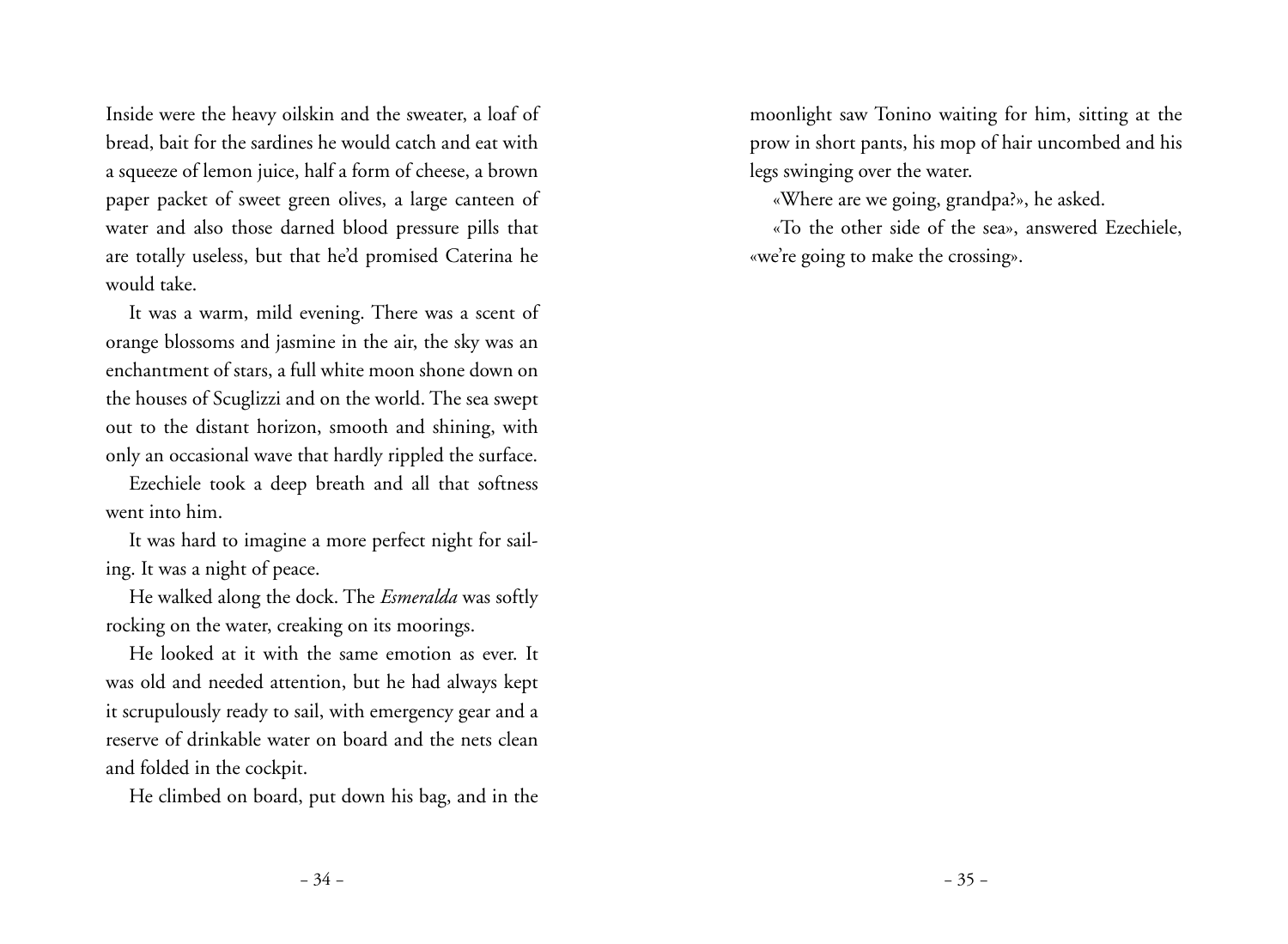## Chapter six

The stars pierced the immense vault of the heavens and the silver moon was a wonder, so large and close that you could see the craters and spots on its surface and its stony white plains. What a mystery!

Ezechiele hadn't seen the moon like that for a long time and, as always, when he saw that spectacle he felt an extraordinary sense of peace mingled with fear. The sea was sparkling, the water and the sky were one and the same thing and the *Esmeralda* slid over the waves as though it were singing.

The first thing he'd done was to take Tonino all around the boat. He'd showed him the small cabin that held the steering wheel, the compass and a small cord that sounded the siren when you pulled it, but – careful! – you only did that if there was some danger, or to send a greeting to another boat advancing very slowly in the distance, because at sea you go slowly.

«Please, grandpa!», Tonino had begged, «let me ring it just once!».

And he'd let him do it, because he couldn't say no to Tonino

*Weeeee-owww!!*

*Weeeee-owww!!*

Tonino was thrilled.

And then he'd showed him the funnel that spits smoke into the night, and the bunk under cover where he could rest for a few hours when he was tired, and the pulley that was used to drop the fishing nets and the echo sounder. It was all new and magic and mysterious for Tonino, who'd never been on a boat and had never got to know the sea, poor boy, raised in that far-away country, Swissland.

*… It's called Switzerland, grandpa!*

*….Ok, ok …*

Tonino never stopped plying him with questions - what's this, what's that?

Then Ezechiele had explained to him that there are dangers, that you have to be careful and pay attention, he'd shown him how to walk on a boat, how to keep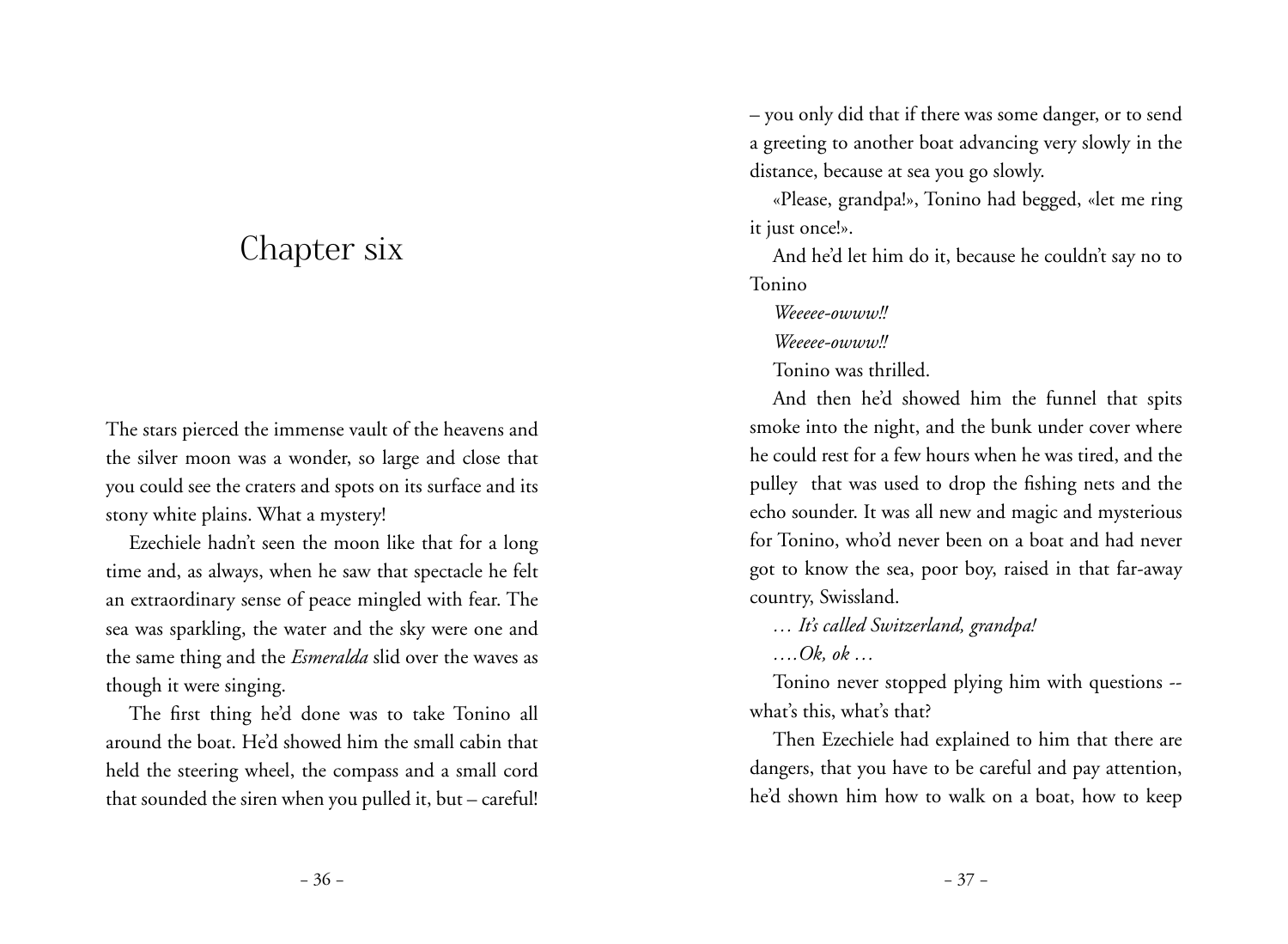your balance, how to stay away from the sides of the boat, how to avoid getting tangled up in cords and cables.

But Tonino seemed to know instinctively how to move about, how to balance his body when a wave hit the boat, and he wasn't at all afraid.

*Just like his grandfather!*, Ezechiele had thought, with pride.

They'd almost finished the tour of the *Esmeralda* when the old man heard a strange noise coming from the cockpit where the nets were stowed. Like heavy breathing, like rasping, like an animal in distress.

#### *Impossible.*

He'd lifted the cockpit hatch and there inside, amidst a tangle of nets, hair and flees, was Spaghetti in hiding. At once he began yelping and wagging his stub of a tail in an attempt to gain sympathy, because he knew very well he'd done something very naughty.

«Out!», ordered Ezechiele.

Spaghetti jumped out and took refuge in Tonino's outspread arms.

«He can stay, can't he grandpa? He can stay with us, can't he? Spaghetti's a good dog, You'll see, he won't make any trouble», shouted Tonino, his words pouring out all jumbled together.

Spaghetti was a cloud of hair, one of those dogs whose

head you can never tell from the tail. Only after looking at him carefully was it possible finally to make out a big, wet nose on one side and a stump of tail on the other.

He was terribly spoiled and never left Tonino's side.

Spaghetti was the name that Tonino and his father Vincenzo had given him in memory of the far-away native land.

«Of course he can come with us», Ezechiele assured him, «but you have to look after him, a boat isn't a good place for dogs».

«I'll be careful!», promised Tonino, pleased as punch. «Spaghetti will be a great help, I'm sure.»

#### *Help? That flea-bag?*

#### *Bah.*

But how wonderful to see them sitting together at the prow, their noses splashed by water from the boat's wake, marvelling at the immensity all around them, the sea and the sky blending into a single fabric of stars.

Ezechiele's heart swelled with joy.

Ezechiele was a simple person, but he wasn't a fool: he knew very well that it wasn't possible for there to be an eleven-year-old Tonino with him on the *Esmeralda*.

His grandson was a grown man of thirty by now, who worked for an insurance firm in a city called Bern, and who called him regularly to find out how he was doing.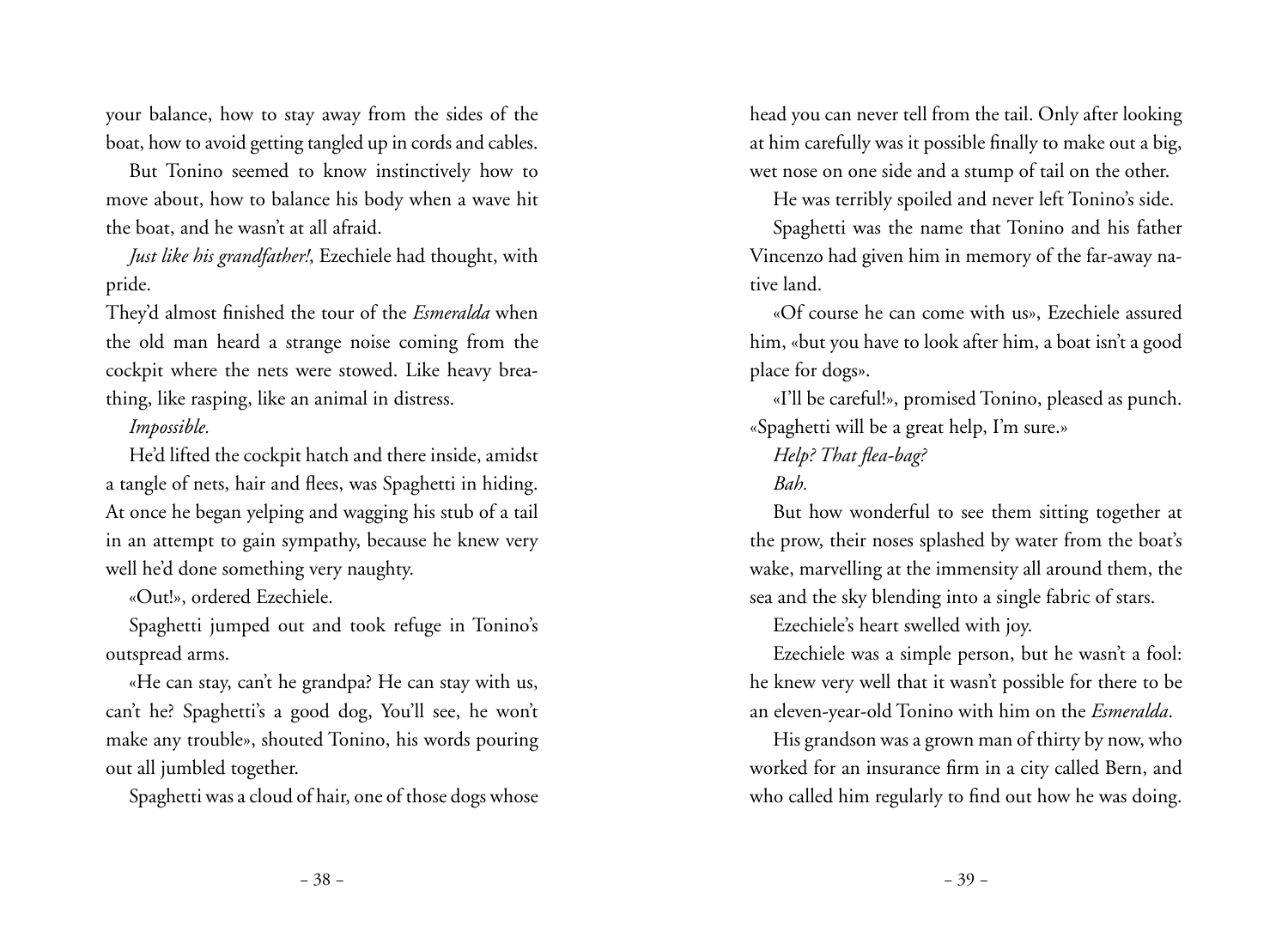And Spaghetti couldn't be there, either. He'd met him that time he and Caterina had gone to Switzerland to visit their son, daughter-in-law and grandson.

Tonino's eyes had filled with tears in the few days left before they took the train to return home. They were sad when they got back, for the son who would never return to Scuglizzi and above all for that grandson they would see so little of and who would grow up without them.

Tonino had been about ten or eleven years old at the time, and Spaghetti was an irrepressible pup. After all that time he was certainly busy digging holes and making trouble in the gardens of Heaven by now. But both of them were there with him now.

What was it then. A hallucination? A dream?

Ezechiele didn't care – what he'd desired all his life had come true: he had his grandson next to him on the boat and could teach him all the things he knew.

That voyage together was a rare occasion being offered to him, a gift, and he would take advantage of it without asking too many questions.

He stood at the steering wheel, whistling.

The *Esmeralda* sped along, prow turned towards the coast on the other side of the sea.

Ah, Africa!

They'd told him there were deserts of red sand, and palms, and those funny animals with humps called camels. Ezechiele had seen little or nothing of the world, just Milan and that cold town in in Switzerland, where his son had emigrated.

And now he'd have the chance to see new and marvellous things. Think how much he'd have to tell Caterina!

He turned back to look at the distant coastline, just a dark shadow in the night by now, and at the lights of Scuglizzi disappearing one by one in the dark until at last they went out completely. Now they were in the open sea.

The crossing had begun.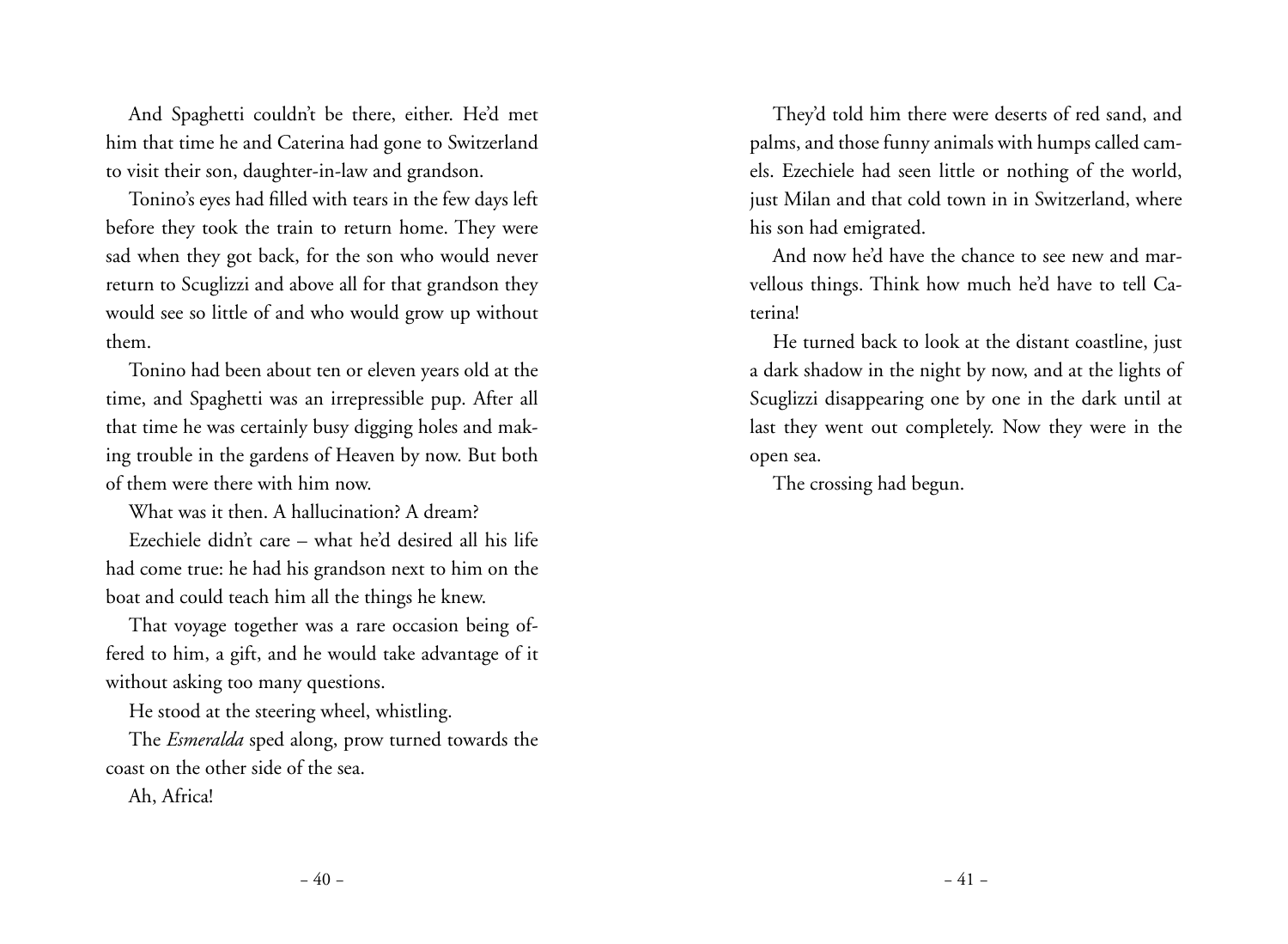### Chapter seven

Ezechiele chose a small trawling net and let it down into the water. Then he pulled it up with the help of Tonino and of Spaghetti, who was convinced he was indispensable and was continually underfoot. It was full of fish.

He threw the fish too big to be eaten on board back into the sea, keeping only the sardines. He showed Tonino how to clean them with just one quick stroke of the thumb, discarding the entrails. Then he rinsed them in a pail of seawater, laid them in layers in a container he kept on board for that purpose and squeezed lots of lemon juice over them, leaving them to cook in their own liquid. How good they smelled!

«It's ready!», he announced after half an hour.

They had bread, sardines and green olives, except for Spaghetti, who couldn't eat olives because he didn't know how to spit out the pit.

«Grandpa, why are we crossing over to the other side?», Tonino wanted to know.

Ezechiele got up and went to get the schoolbag he'd stowed in the cockpit.

«We're taking this back to this little boy's mum», he explained, showing him the photo, «to let her know he arrived safe and sound».

Tonino opened the schoolbag with curiosity and examined the objects inside. He shook the ball of snowflakes, opened the damp, sticky exercise book, laughing at the funny writing inside, and then looked carefully at the photo.

«How old is this boy?»

«Your age, more or less. His name is Omar.»

«And where is he now?»

«I don't know», answered Ezechiele. «You see, Omar arrived on one of those boats from Africa…»

«And he was alone?»

«He was with his father, I think. But then they ran away.»

«Why?»

«Because they're in a foreign country, they don't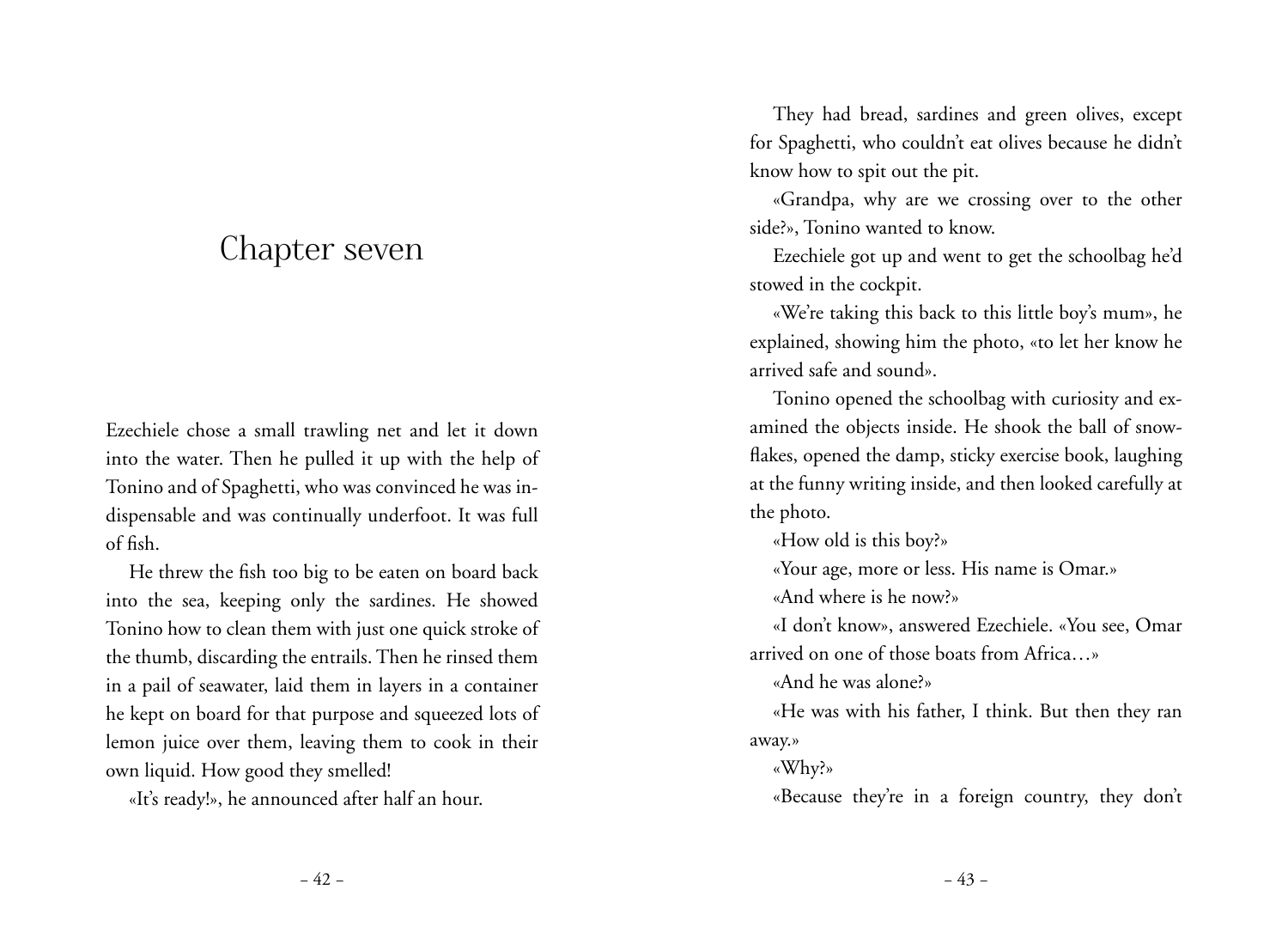speak our language and they don't know where to go. And there are a lot of people who don't want them, so they were frightened.»

Tonino thought it over for a minute, his face very serious.

«That's why we have to take this schoolbag back?»

«Yes, to let his mum know he's arrived safe and sound», Ezechiele repeated.

«Why isn't his mum with him?», asked Tonino.

«It's a long, dangerous voyage», explained Ezechiele. «In general it's mainly men who take it.»

«And children, too?»

«Yes»

«When we see them on TV dad always says, «Poor people, what else can they do?»

«I think Omar's mother will be happy to have these things», replied Ezechiele, «but first we have to find her. And you have to help me. And Spaghetti, too. You keep the bag, I'm trusting it to you. Don't let it go for an instant. It's precious!».

«I promise!», exclaimed Tonino.

Spaghetti howled to confirm that they could count on him, too.

Ezechiele made Tonino put on an old anorak that was too big for him, because even if the night was starry you could feel the damp coming from the sea. He left him to gaze at the horizon in the dark.

While he was in the cabin, he heard Tonino yell, «Grandpa, come and see! The sea is shining!».

Ezechiele came to watch from the prow alongside Tonino.

The moon was so enormous in the night sky that it seemed they were heading straight for it, as though all at once the *Esmeralda* had become a ship travelling deep into outer space.

Ezechiele imagined they might land in one of the craters that had been dry for millions of years. There the *Esmeralda* would remain, sunk in the eternal dust, with its chimney that had stopped belching out smoke and the fishing nets spread uselessly all around. Tonino, Spaghetti and himself, with the limpets clinging onto the keel and the crab tangled up in the stern, would be the first inhabitants of the Moon.

He shook himself out of his daydream. Tonino was right: the sea all around them was a phosphorescent gleam, sparkling and glimmering and changing colour. You could see into the depths as if by magic.

There were blues and purples and yellows, all the colours mingled as if the lights of Atlantis or another mysterious city buried down in the depths had suddenly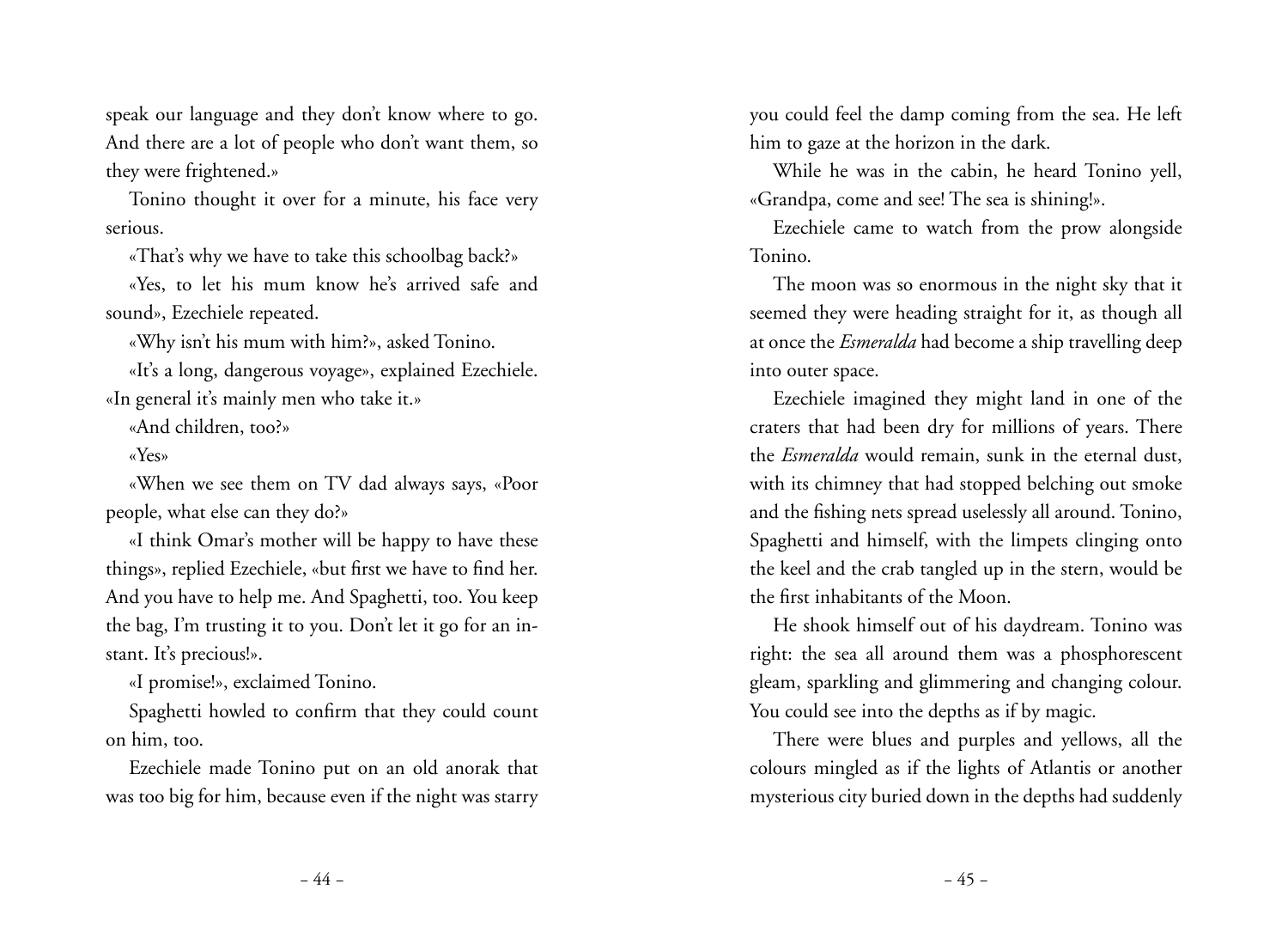been turned on. The Esmeralda cut through that rainbow of water, leaving a shining wake behind.

«Look, grandpa», said Tonino, «the fish!».

Schools of fish were swimming to the surface all around the boat, and the flying fish started jumping from one side to the other, making perfect arches over the deck – some even did a somersault.

#### *… Plash! Plash!…*

you could hear the noise every time they fell back into the water, and Tonino clapped his hands with wonder. It was like the circus.

But Spaghetti was puzzled as he watched them, wondering whether he ought to try to grab one.

Then the dolphins came, lovely and majestic as only they could be, whistling a greeting and arranging themselves in a fan in front of the *Esmeralda* as if to guide it, occasionally jumping into the air to show their silvery backs. In all his years at sea, Ezechiele had never seen a sight like this.

It was almost as though the dolphins were escorting them on their voyage over a magic, enchanted sea. When they saw the seabirds arriving they could no longer be in doubt. First the seagulls came, screeching in their hoarse voices. Out of the darkness behind them had appeared a grey and white cloud that slowly became

larger and larger until it reached the fishing boat and surrounded it.

«And what are those, grandpa?»

«Cormorants!»

Then the coots arrived, and the frigate birds, the puffins, and all the others.

What were those birds doing all together in the midst of the sea? They'd been sailing now for hours, they were far from dry land, and Ezechiele knew that these birds didn't usually venture out as far as the open sea, they were coastal birds. Yet there they were.

The gulls kept on flying, floating on the wind with great wings like sails in the current, while the others landed on the *Esmeralda* to catch their breath. They bustled all over, into every nook and corner – on the deck, the roof of the cockpit, the bulkheads and the ropes, the life jackets.

Finding no other place to perch, a coot tried Spaghetti's head. The dog growled, but the bird wouldn't give up.

Two cormorants greedily gobbled down what was left of the dish of sardines.

The *Esmeralda* was swarming with feathers and beaks, shrieks and whistles, clucks and honks.

«Grandpa», asked Tonino, «what are they doing?».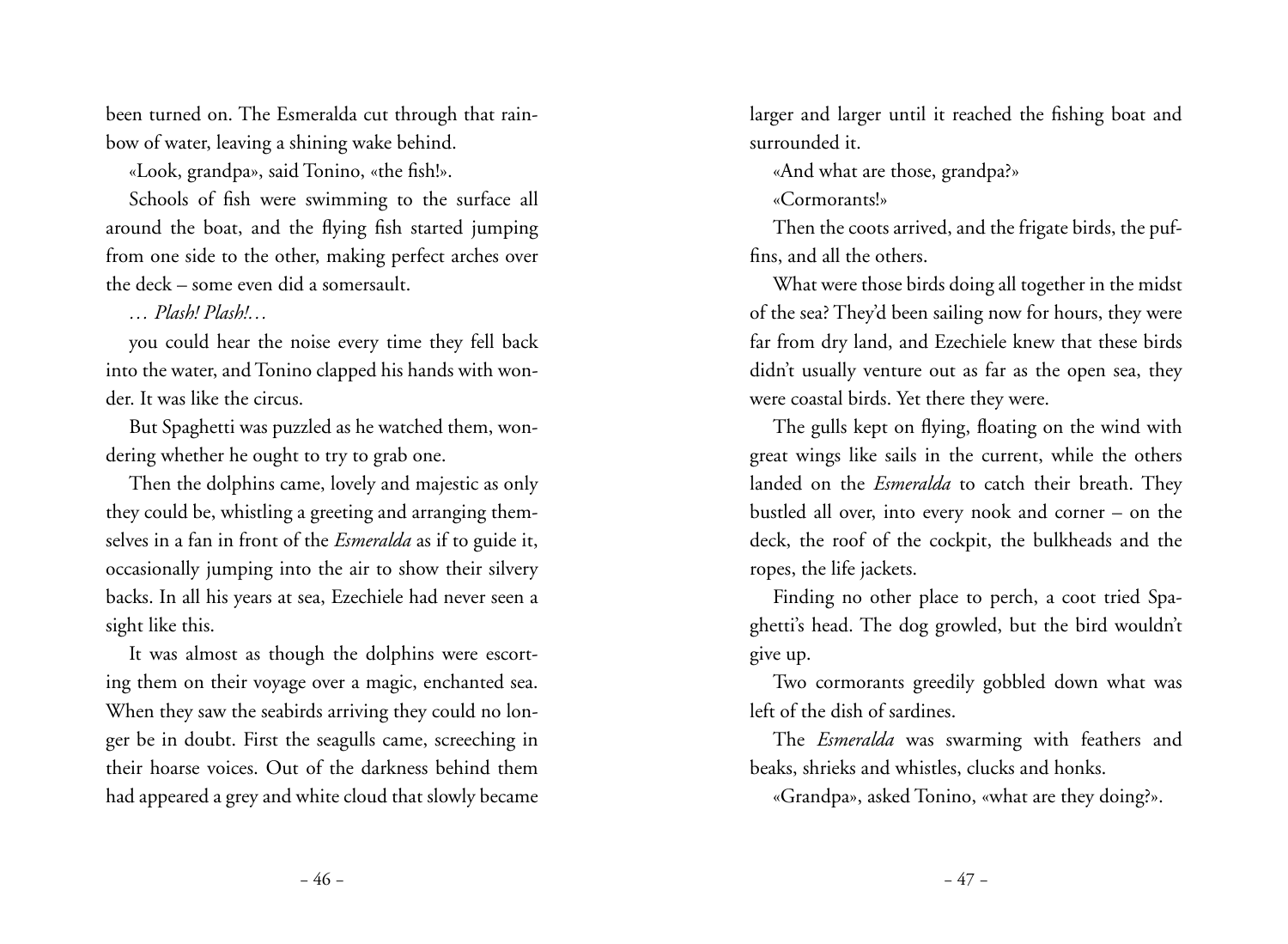Ezechiele pulled at his moustache, as he always did when he was thinking hard.

«I don't know», he responded, «but I think they know what we're going to do, and they want to help us».

«Are they part of the mission, too?»

«I really think they are.»

«Why?»

«Because the sea creatures know what is happening on those boats they see drifting in the sea. They see the same things that sailors do, no – a lot more. And they know it's wrong. But you, now», added Ezechiele, «should sleep a little. As soon as we arrive…».

But Tonino's eyes were full of the stars and the white of the moon and all the wonders he'd never seen in his life before, and the thought of sleeping never entered his head.

It was hard for Ezechiele to reach the cockpit amidst all those birds. When he did, he checked the boat's course and tried to correct it, but then he realized that the steering wheel was blocked.

The *Esmeralda* was sailing on its own, sliding along the phosphorescent current in the company of a parade of fish and birds and magic charms.

Someone – or something – was guiding it.

# Chapter eight

They sailed like that for a few hours and at a certain point Tonino fell asleep on the deck, using Spaghetti as a pillow. The birds grew quiet, too, sleeping silently, some with their head under their wing, others balanced on one leg. Drawn by the mysterious force that controlled it, the *Esmeralda* continued its voyage, gliding over a smooth sea suspended between the stars and the moon. Now in the silence you could hear the plash of waves against the keel and the boat's old wooden boards creaking in the wind, rather like Ezechiele's bones when the weather was damp.

Though he couldn't steer the boat, the old fisherman wasn't worried. He thought that even if he didn't know the reason for what was happening, it was in any case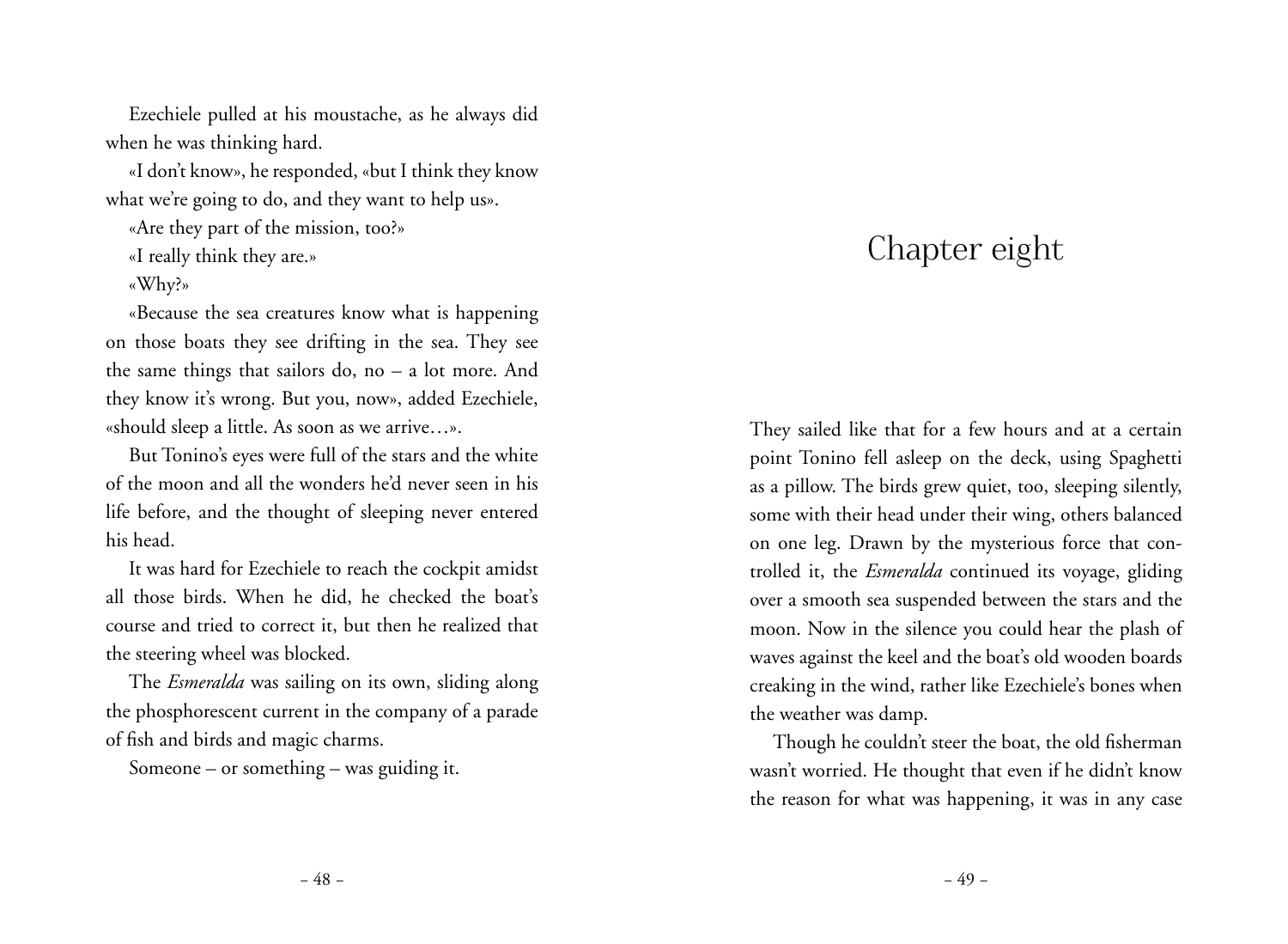something good. He snoozed, too, with one eye open, waking with a start when he smelled the hot, dry smell of land in the breeze, accompanied by a vague impression of trees and fronds.

*Impossible*, he thought, *we can't be in sight of the coast already.* 

He crossed over to the prow to inspect the horizon and found Tonino rubbing eyes still shiny with sleep.

«Look, grandpa!», he said, pointing his finger. «There's an island!»

But there was no island on that route from Sicily to Africa, Ezechiele was super sure of that, he didn't even need to consult the maps. Which were pretty old, ok, but islands didn't just pop up from one day to the next.

Yet what they could glimpse far off under the light of the moon was without doubt the profile of a coast looming dark and low against the horizon. The night was so clear and calm that it was impossible to mistake it. The Esmeralda was headed right there, and it was already so close that they'd be there in less than half an hour.

Ezechiele tried to get control of the steering wheel but it was still blocked.

Then he began to fear that the force which for some reason had at a certain point taken control of the fishing boat might in fact be a negative force – he'd been foolish to cradle himself in the illusion to the contrary. Maybe it had reversed the boat's course and was simply carrying them back to where they'd departed from -- maybe it was someone who didn't want him to carry out his mission.

For what reason?

Possible that it was the coast of Scuglizzi there in front of them?

No, he decided, he'd have recognized it. The land they were heading for was dark, no city lights were to be seen, and it looked almost flat, just like an island.

But there weren't any islands in that part of the Mediterranean.

Ezechiele turned on the radio and picked up the mike.

He'd find someone who could give him an explanation.

He gave his code, repeated it a few times, then soon realized that it was useless.

The radio was silent.

He went back up to the deck. Now the birds were waking, too, puffing out their feathers. The dolphins that were still guiding the boat were leaping out of the waves and whistling.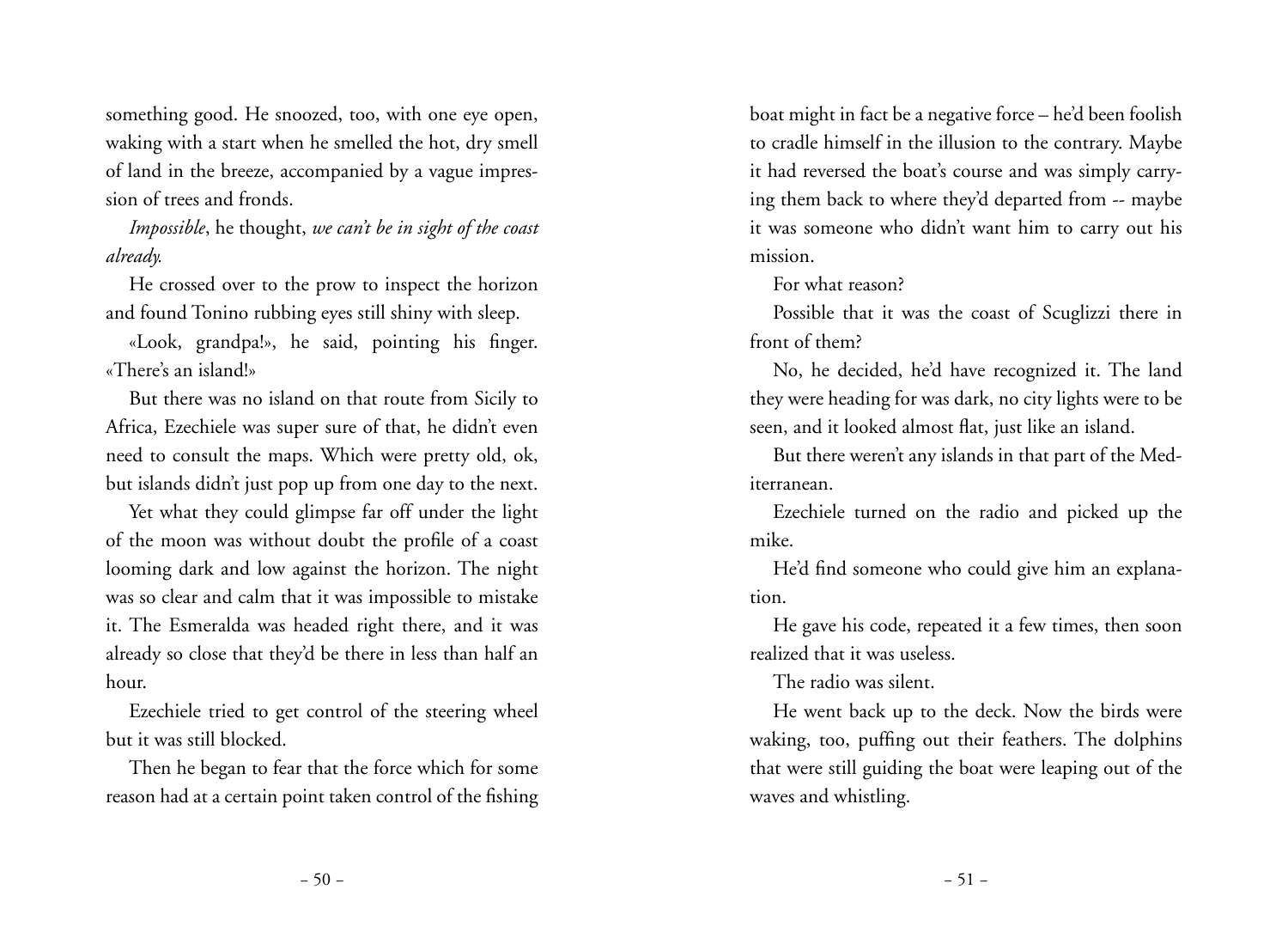*We're here*, thought Ezechiele, *I've no idea what's waiting for us, but we're here.* 

He put his arm around Tonino's shoulder and they stood gazing at the island, watching it grow larger and closer. Now they could make out dark forest vegetation, the shape of a cliff, and a wide bay shining in the silver moonlight.

Then they began to hear the singing.

It came and went on the breeze, now sounding closer and now farther away. It was an achingly sweet, melancholy song, almost a lament. It seemed to speak of very ancient but never-forgotten things, things we hold inside us without knowing. It seemed like the crying of children, voices of women lonely in the dark of the night. It seemed possible to lose oneself forever in that melody.

*Impossible!*, Ezechiele thought once again, but by now what wasn't impossible about their voyage? He had the suspicion that the surprises weren't over yet.

«What is it, grandpa?», asked Tonino, who listened, enchanted, and beside him were Spaghetti and all the birds gathered on the deck.

«Listen carefully», Ezechiele said to him, «because there aren't many who've heard it. The fishermen say it's a very rare thing, like an enchantment that can come to

you once in a lifetime. But this is a magic night. Listen: this is the song of the sirens».

«Really?», said Tonino, his eyes growing wide.

«At least that's what they believed in ancient days», explained Ezechiele.

He didn't tell him that according to the ancients the sirens, who were half woman and half bird, bewitched sailors with their song, drawing them towards the rocks they sang on, leading them to sink and then devouring them. He'd have liked to narrate to Tonino the voyage of Ulysses as he'd heard it told so very many years before by a storyteller in the main square of Scuglizzi. What an impression it had made on him!

It was a wonderful story, full of adventure, which they'd told him was to be found in a very old book – no, in a very long poem! Ezechiele would have liked to read it one day.

Ulysses was a Greek sailor and so almost as nosy and meddling as a Sicilian sailor. To be able to hear the sirens' singing he'd made his crew tie him to the main mast of the ship while he plugged their ears with wax to keep them from falling victims to the spell.

«Row!», he'd ordered them. «And whatever happens, don't untie me!»

Ulysses was a sly one.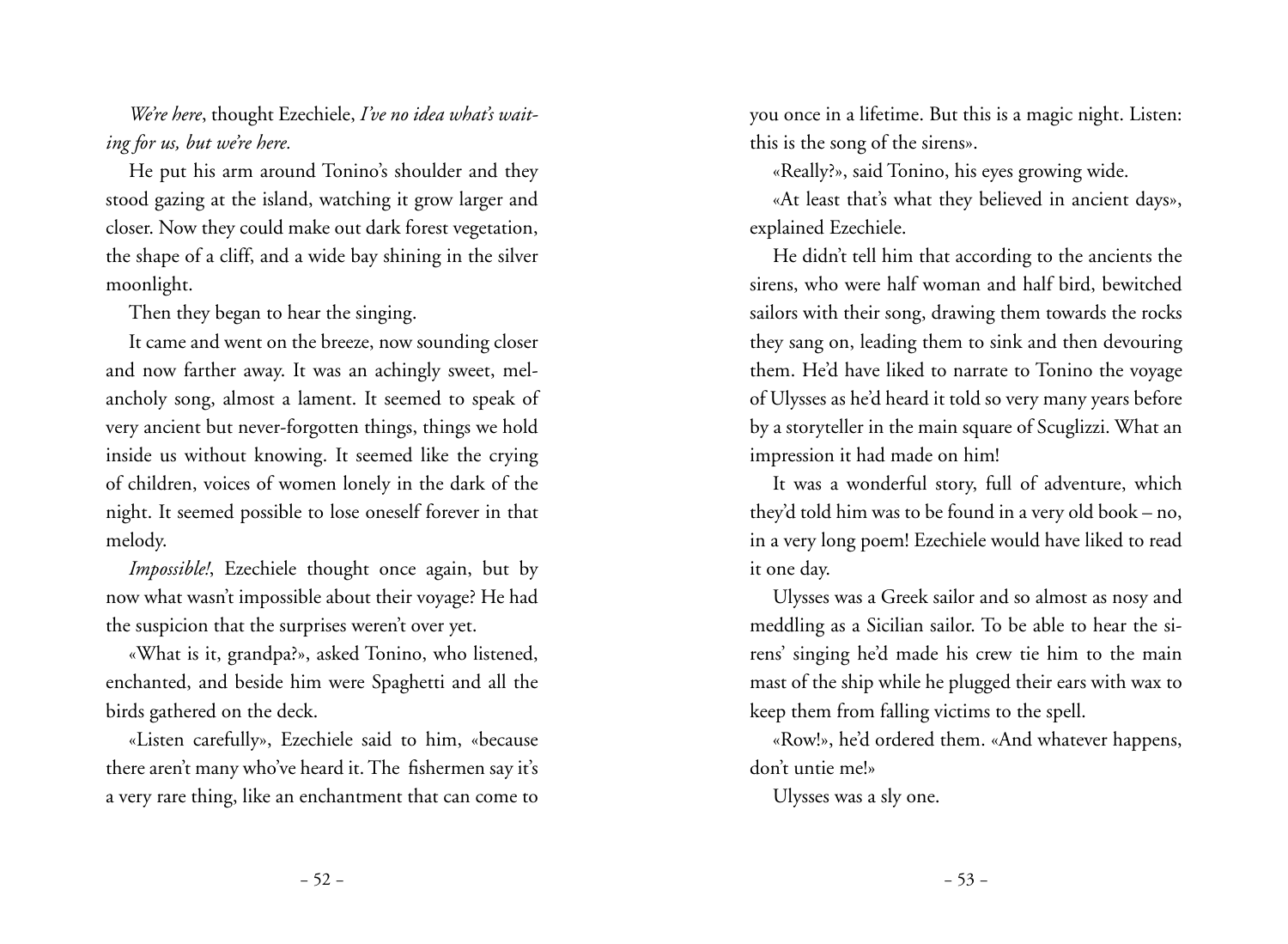But there wasn't enough time.

The phosphorescent lights of the sea were gone, the dolphins had left with a departing

whistle, and the birds that had accompanied them on their voyage left the boat, flying away all at the same moment, with one last call before turning to go back in the dark of the night towards Sicily, towards home, as though their mission had been accomplished.

Suddenly deserted and silent, the *Esmeralda* glided through the calm, transparent water of the bay shining white in the moonlight, drawn by the song floating up from the dark cliffs that surrounded the bay on both sides. In the dark they could make out some motionless figures perched on the rocks, blending into the shadow.

«Who are they, grandpa?», asked Tonino in a small voice.

«The sirens.»

«But they have no tail!»

A beam of moonlight shone down on the nearest cliff, which the Esmeralda was coasting to reach the bay. The singing grew louder.

«They're birds!», shouted Tonino.

«Sssssshhhh! They're called greater shearwaters», whispered Ezechiele, as if afraid to disturb them, «it was their mysterious singing that the ancients believed were sirens. They're rarely heard because there are fewer and fewer of them nowadays. No one has ever seen so many all together».

«Are they here for us?»

«Maybe, but there's someone else here, too», said Ezechiele.

The *Esmeralda* glided into the harbour, approached the shore and stopped, afloat in crystalline blue water.

Ezechiele helped Tonino and Spaghetti get down from the boat onto a clean, white beach of fine sand. Behind it was a forest of trees and palms.

A man was waiting for them, standing in the middle of the beach, surrounded by children.

*… Was it them singing as we approached?*

- *… Was it them crying?*
- *… Or was it the sirens?*
- *… Or was it those birds?*

Ezechiele didn't know what to think.

The island wasn't frightening and Tonino didn't seem worried, either. It seemed like a nice place, with its gentle breeze and cool trees. Only that there was a certain melancholy feeling, but he couldn't explain why.

The man and child who welcomed them under the moonlight were wearing torn, threadbare clothes as light as the leaves trembling in the breeze. They looked worn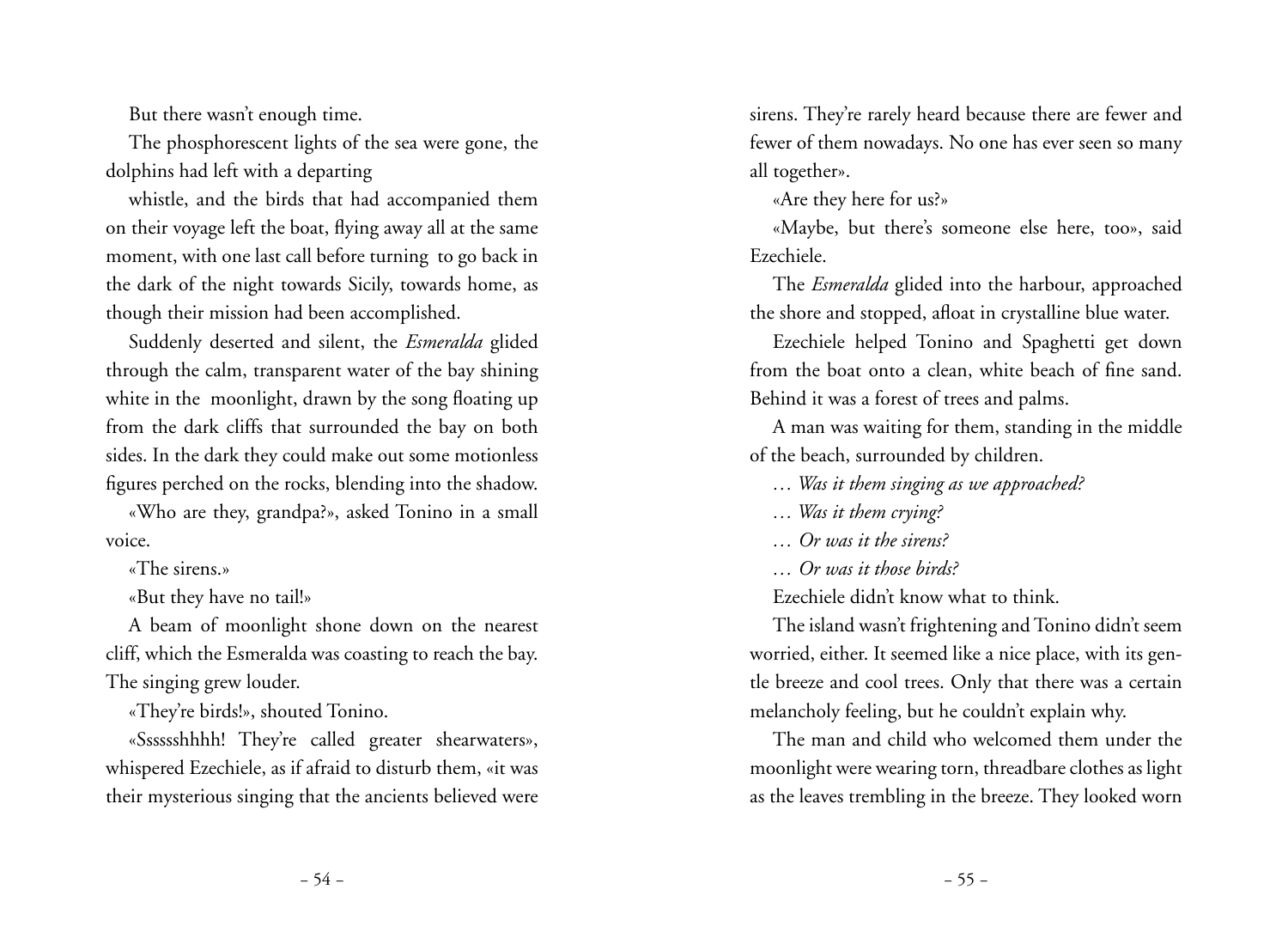out by the sea, and even their hair was strange, intertwined with seaweed and shells. There was a very beautiful little girl with them, who must have been about six years old. She had a headful of black curls with a red starfish in the middle, and around her neck, like a necklace, she wore a hermit crab shell.

They were smiling.

The man walked forward, took Ezechiele's hand and said, «Welcome».

The children also came up and greeted them.

«Where are we?», Ezechiele asked.

They all had large, smoky, dark eyes that gazed into the distance, the children even more than the man.

«Welcome, Ezechiele», said the man, «this is The Island that is Not. I am Lazaro. We've been waiting for you».

## Chapter nine

The Island that is Not was very beautiful.

Lazaro and the children accompanied them beyond the sand dunes lining the beach and they entered a forest that smelled as sweet as a garden. There were flowers and trees of every kind, oranges and lemons and palm trees whose branches hung with large, juicy dates. There were trellises of berries, wild strawberries, blackberry brambles and tall banana trees with leaves so large they could be used as a shelter. Every imaginable good thing. .

One of the children, who was already chatting with Tonino, climbed to the top of a tree with incredible agility and came down loaded with a bunch of fruit that he handed out to everyone. Never before had bananas that nice and good been seen or tasted!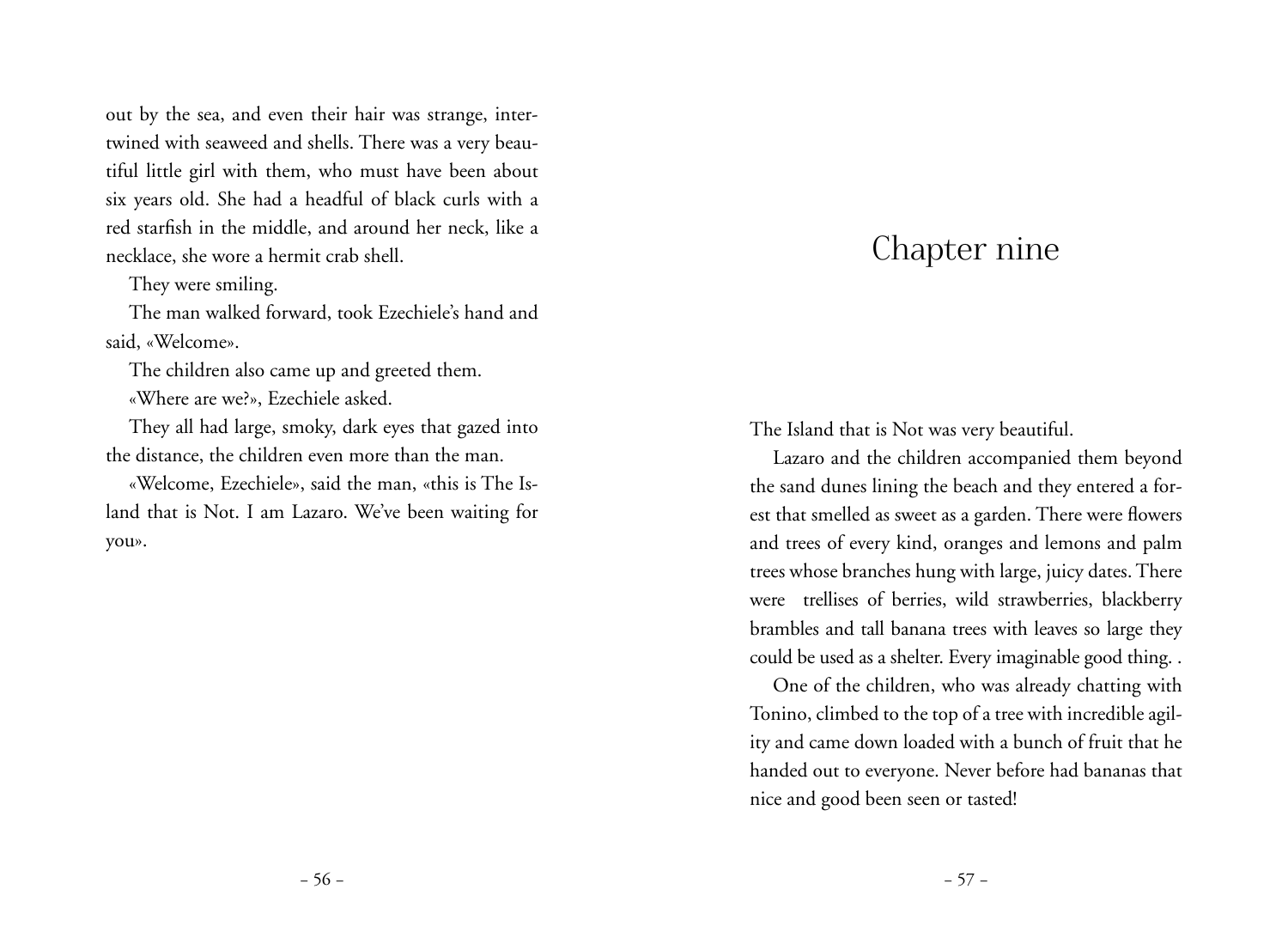They crossed a stream with cool fresh water, then they left the forest and found themselves on top of a small hill from which they could see a good part of the island, which seemed long and narrow, like an arrow or a bridge.

To the left they saw a long beach with a lot of people and tent camps lit by torches and campfires that shone in the night. On the other side there was more forest and the shadow of hills fading into the distance.

No houses or towns or roads.

They walked towards the beach and Tonino ran in front with his new friends. Those children and Lazaro as well – Ezechiele had realized at once – were all foreigners, they all came from Beyond the Sea. What were they doing on that island?

«How many of you live here?», he asked Lazaro.

«Thousands», he answered, «you can't imagine how many of us there are. I was one of the first to arrive. I was tempted by the idea of adventure, the desire for change, because you can't always go on just squeezing out a living».

«I know», said Ezechiele.

«Yes. I tried the crossing. Since then it's been my job to count how many new people arrive every day, to welcome and comfort them because, you know, the first days are the hardest for everyone. You have to learn to overcome your fear, you sorrow, your grief for what has happened».

«Why?», asked Ezechiele. «Where do they come from?»

«From Africa, mainly», replied Lazaro, «from desert lands but also from far-away Asian countries, there are people from all over the world here. There are leaf-roof huts in the forest on the other side of the island. That's where the new arrivals are put, and for days or weeks they'll yell and give voice to their fright. Then after the anger arrives the nostalgia, so strong that it clutches your heart. So they come to the beach and I put them in touch with relatives or friends, or at least with people from their city or village who'd arrived here before them and they hadn't heard from again. It's easier together. You talk, you tell your story. This here is the Beach of Stories. Oh, the stories you hear! And then I write down in a register the numbers of those who arrive every day and their names and the country they come from. I keep records of everything. By now I've filled hundreds of pages. Closely written. The Register is the most important thing on the island.»

Ezechiele didn't really understand, he was confused: «They arrive every day?», he asked.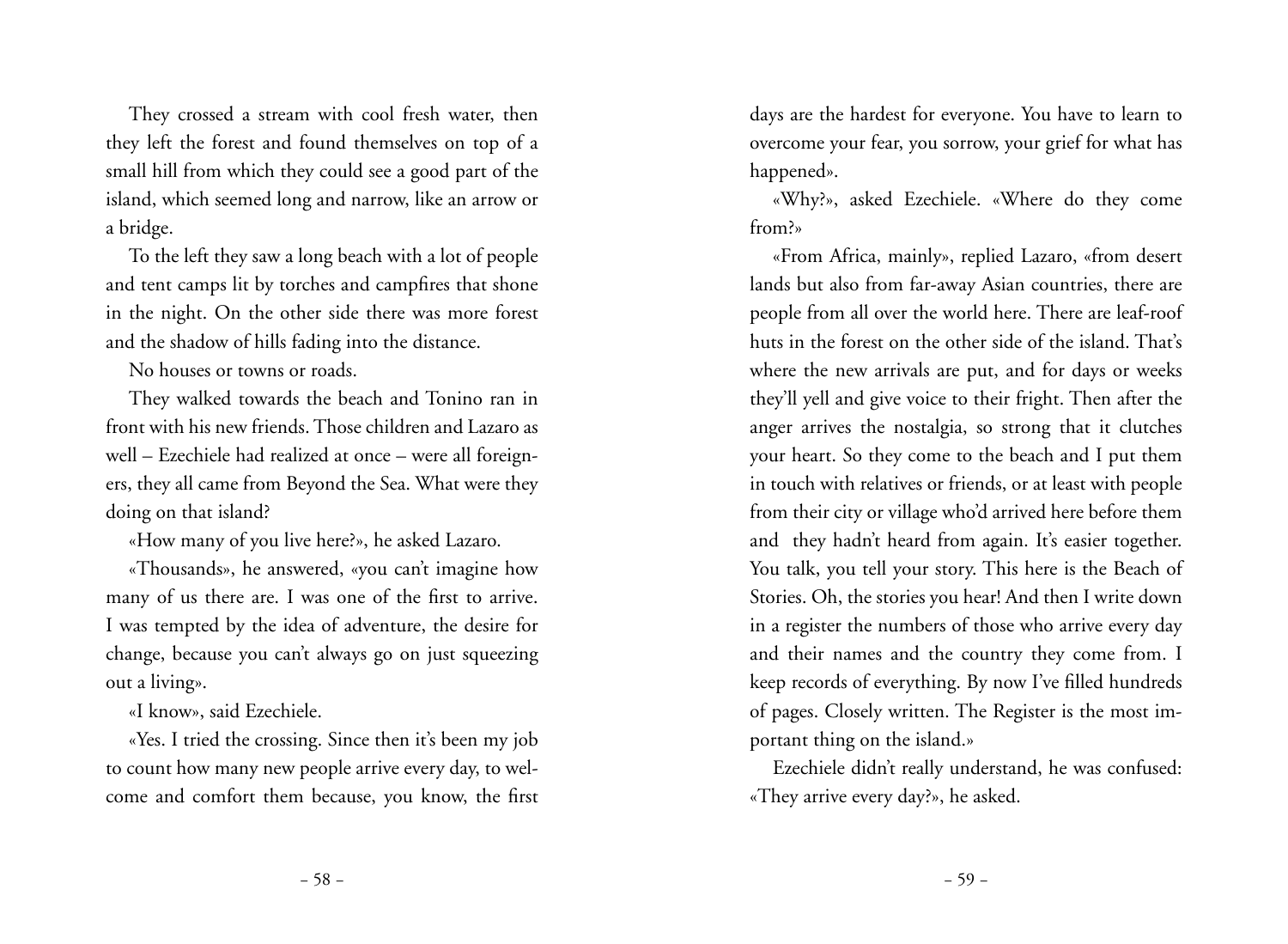«Every day: 2,133 last year, 3,612 the year before. It's all written down here, all registered.»

«But if there are always new arrivals…»

«The island grows», explained Lazaro, «each year it grows a bit more to hold the newcomers. One day, perhaps, if it keeps on growing it will be so long that it will join Africa to Europe -- it will become a bridge so that people can walk across the blue waters of the sea. That will be a blessed day. We'll all come. Without anger or rancour, because we'll have washed those feelings away like the salt crust on our skin. But we'll bring the Register with us, you can be certain, we'll turn it over page by page, we'll call everyone by name, one by one, and every person will step up and be recognized. They'll have to listen to us, for sure. This is The Island that is Not, Ezechiele, the island whose existence many people prefer to ignore, pretending we never existed. But we are here. The Register is our memory, it's all that remains of us».

*Besides the objects on beaches*, thought Ezechiele.

He was more and more confused, and also deeply moved.

Meanwhile they'd arrived on the beach where thousands of people were sitting on the sand around the bonfires – men, women and children chatting and eating fruit and exchanging greetings in the cool of the night.

They seemed to be at peace.

Ezechiele looked at Tonino playing with the other children at a complicated game they'd made up then and there. He looked at the little girl with the starfish in her curly hair. He looked at Spaghetti, who on the contrary seemed uncomfortable, almost scared, and stayed off to one side, his tail held low, he who was always playful and affectionate. But dogs feel certain things right away.

«But all of you, then …», murmured Ezechiele, and he didn't know how to say it. He felt a weight on his heart, because of course you can't ask certain things. It was insensitive.

Around one of the bonfires someone was making music by blowing into a strange flute.

«Yes», said Lazaro, saving him from his embarrassment, «we all drowned. We attempted the crossing. And we didn't make it».

Ezechiele pulled at his moustache, looked at that multitude of people on the beach, and hesitated.

«That little boy», he asked after the pause, «Omar…».

«I can tell you that he isn't here», Lazaro reassured him, «and that no one with him on that boat has arrived here. You saved them all. But that's just why I can't tell you exactly where that little boy was from. I'm sorry not to be able to help you, you'll have to find him on your own.»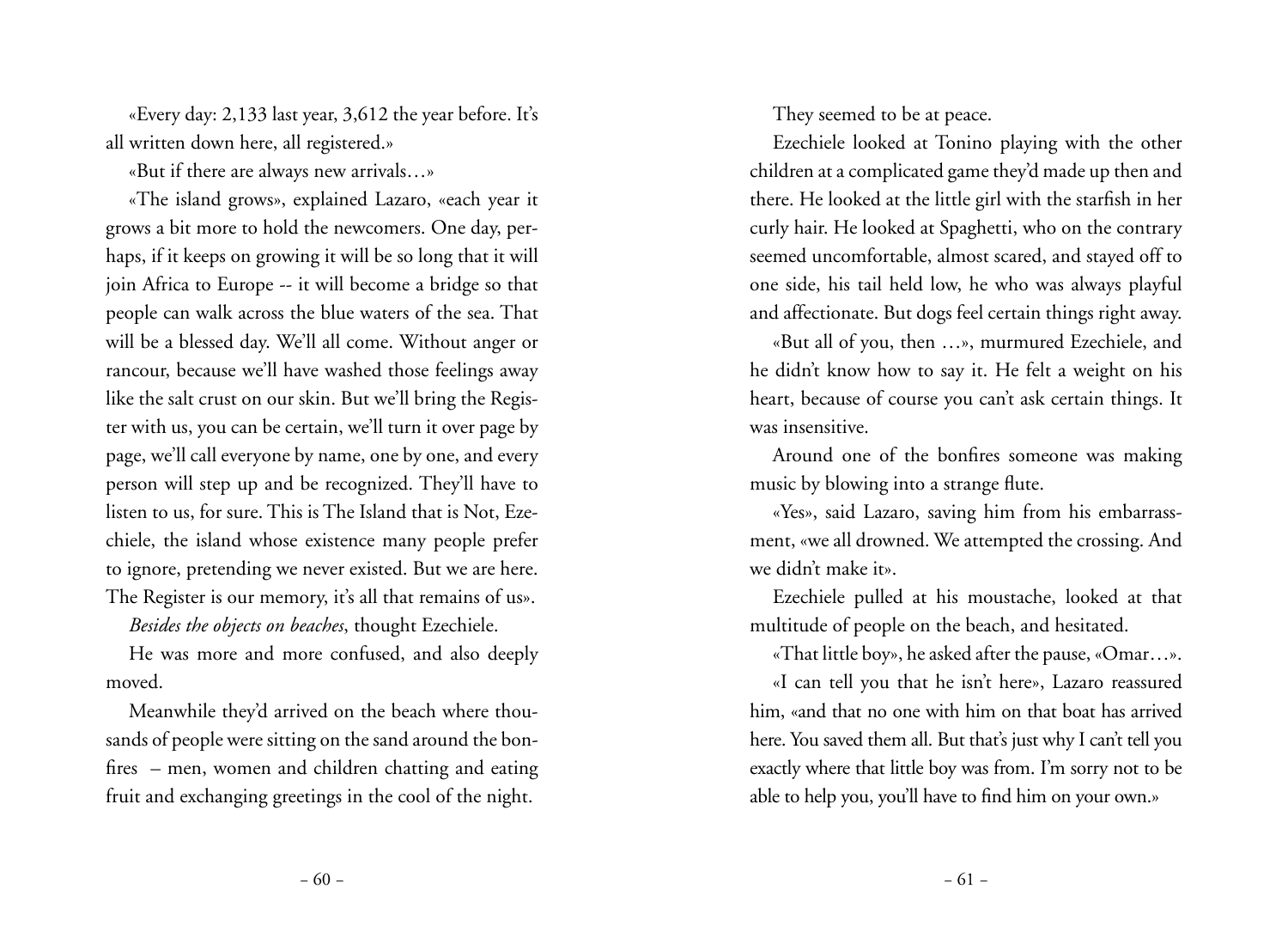They walked along the beach, where the sand was still warm underfoot.

Ezechiele looked at that mass of bodies and faces, and he listened to those voices. Though they were speaking in many different languages, they could understand each other all the same, just as he and Lazaro understood each other, and Tonino and his new friends. From the small groups around the bonfires came greetings, and every once in a while someone got up to greet him personally.

«Why are they coming to say hello?», asked Ezechiele. «How can they know me?»

«We all know about your mission», Lazaro explained to him. «Did you think you could keep it a secret? We're all with you! That's why we interrupted your voyage and had you come here. Go and find Omar's mum, give her that schoolbag. As long as you're at sea we'll help you. You see, by now we are one and the same as the sea. But once you've landed, to find the boy's house you'll have to trust your instinct. And Spaghetti's sense of smell!»

## Chapter ten

«Do you see that man?», asked Lazaro as they continued their walk along the beach. «Yes, that one. He had a wife and children and a little stone house on the outskirts of Quetta. He lived his life. When they started to hear bombs exploding and the whistles of grenades hitting the eastern parts of the town, neither he nor his neighbours knew there was a war on in his country, and they didn't know who the two sides were. Nor even less what that the war was being fought for. Does that surprise you? The poor are never told certain things.

But every day the war came closer, eating up one neighbourhood after another, and then came the airplanes to drop bombs, columns of smoke burning in the sky.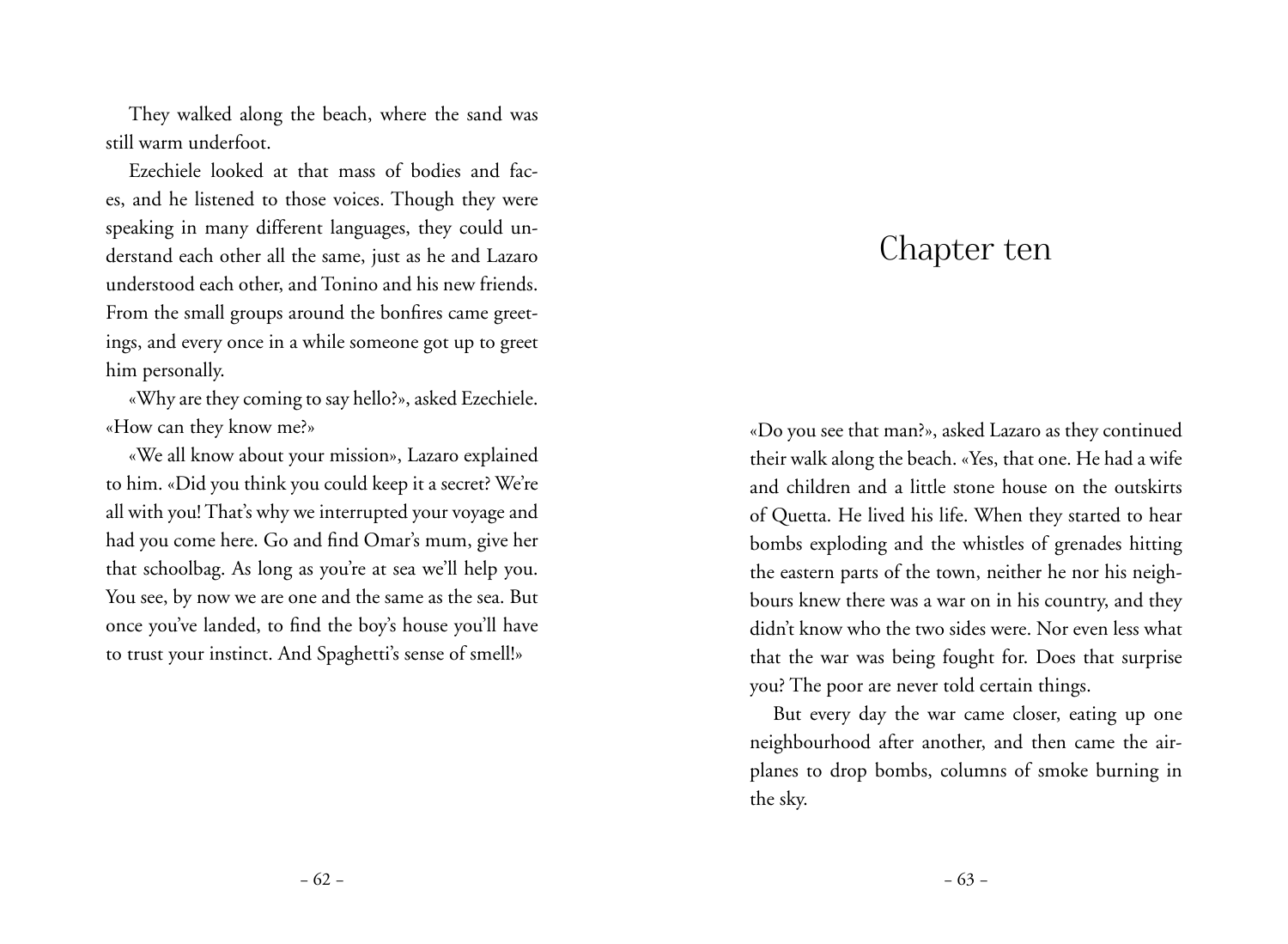"It was the Americans", those who were better informed said.

No, it was the Russians", others contradicted.

What difference did it make? Everyone who could, escaped. But our man, yes, that one there, told himself, "I was born here. And then, where could I go?".

One morning the militia men arrived, dressed in camouflage and worn-out shoes. Even they didn't seem to know very well who were the sides fighting and why, but it didn't matter.

They were armed and bearded and they forced him to leave everything behind, his home and his family, to go and fight with them. They took all the men in the neighbourhood who were at home that morning, and then they rounded up the boys, too, even those still too young to shave.

"I don't want to fight", he said.

But they enlisted him by force and gave him a camouflage jacket and an old rifle that he didn't know how to use. After months of smelling smoke and blood, he managed somehow to escape. He looked for his house but it didn't exist anymore, there was only the rubble of his bombed-out city. And so he took to the sea … What choice did he have?»

Lazaro took Ezechiele's arm, almost yanking it, «And

that man? You see him?», he went on telling the stories. «Yes, that big, tall guy. All black. He was a cobbler somewhere down in central Africa, I don't remember the name of his country. Who could be happier than he was?

He would put his work bench out in the street, in the shade of the wall of his brick house, whistling, greeting the elders with respect and watching the girls go by. How many girls passed by! They always seemed to find a new reason to get themselves admired. They passed and passed again, back and forth.

He always had a sticky jar of glue on his bench, a brush, a small hammer and a mouth full of thin little nails. First he would brush the sole hanging from the shoe, then with quick fingers he'd pick up a nail and tap tap tap, he'd bang it with his hammer.

When a pretty girl passed, he would take the nails out of his mouth to say hello. It was full of pretty girls passing by. So he had to be continually taking the nails out of his mouth and putting them back in. Sometimes it took him an hour to glue on a sole, and the customers waiting barefoot in the dust on the road protested that he should get a move on.

They said he was a lazybones.

There was one girl he greeted more often than the others, and so they decided to get married.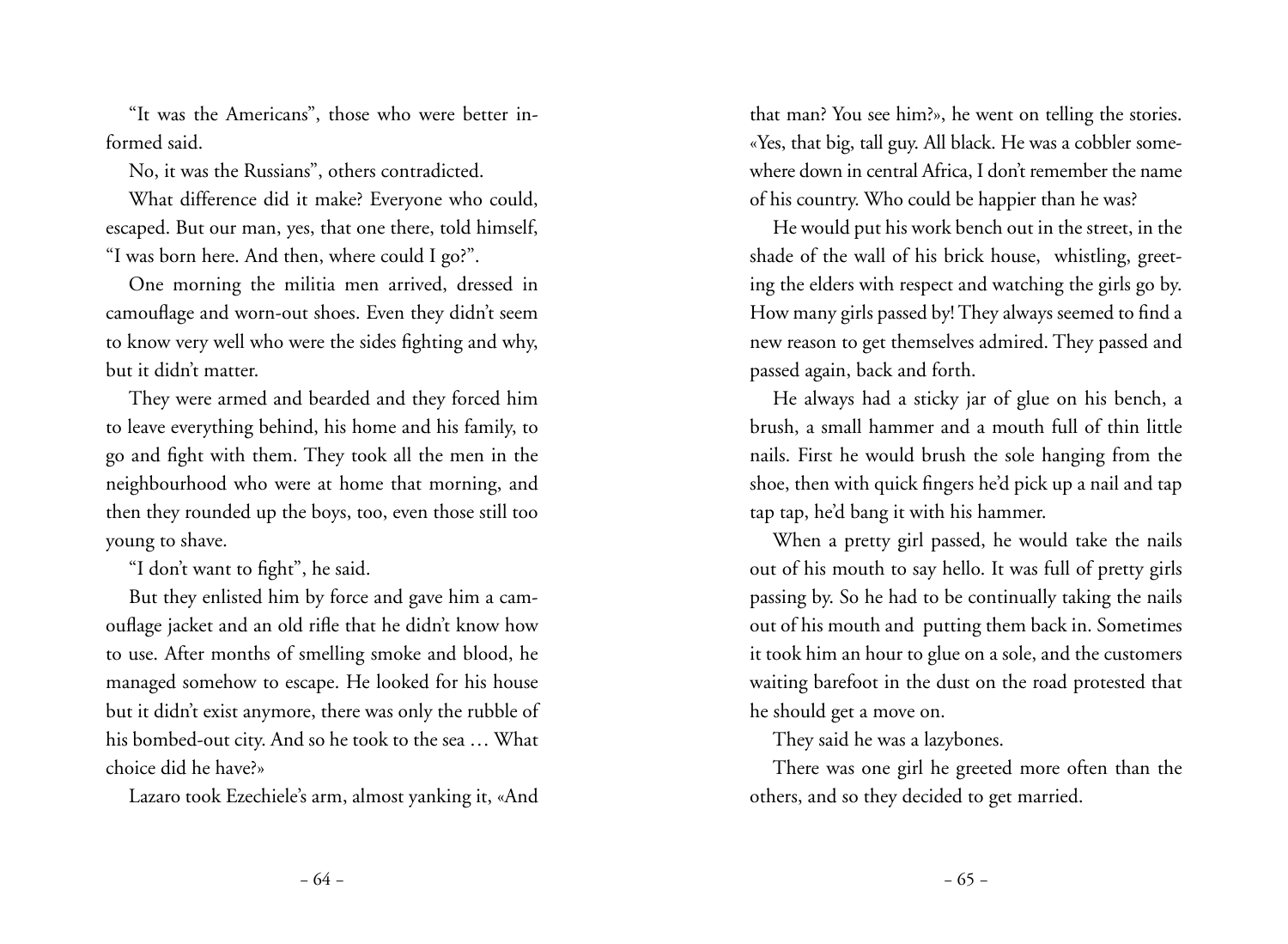But what sort of job is being a cobbler in a town where almost no one wears shoes? How could you support a wife and a houseful of children? Because the girl had set as a condition for marrying him that they'd have a lot of children.

So he thought he'd try and make his fortune in another place, because a distant relation who knew everything had told him that there was a place called Europe where everybody – literally, everybody – wore shoes, and some even had two pairs, believe it or not! That was the right place for a cobbler who wanted to work.

So he entrusted his fiancée to his parents and said goodbye. She swore to wait for him. She's still waiting, and I think that by now she isn't even crying anymore.

Ezechiele didn't know in which direction to turn.

When he'd tell Caterina… but maybe he'd better not, it would be too painful for her. These stories were painful for him, too.

«Look at your dog», said Lazaro, «he's found a friend». It was true -- Spaghetti was playing with another dog, much bigger than him, massive and black. They were chasing one another, pretending to fight and rolling about in the sand, as dogs do.

«That's Prince», explained Lazaro, «and that boy as thin as a rail – do you see him? – is his owner. They're

inseparable. They'd always shared everything, those two, food, travel and adventures. The boy decided to leave one morning in May, without even having his breakfast, just like that, like a sudden gust of wind, because at seventeen you can do without everything, but not without a dream for your life.

Where he lived there weren't any dreams. Only dust. He took the dog with him. He couldn't leave him behind, who would take care of him? And then, he needed a travelling companion. They survived the desert – it took him six months to cross it -- he told me all about it.

When they arrived on the coast of Libya and it was time to sail, the people smugglers didn't want the dog on the boat and they made fun of him, looking at him scornfully, "What do you think you're doing?", they said to him. "Leave that animal here!"

So the boy paid for Prince, too, as if he were a person, five hundred dollars that he'd folded up and put in his trainers to hide them from thieves and body searchers.

That was the only money he had left.

"Make room for him", he told the others on the boat, and they had to move over, swearing, but since the dog had paid he had the right to climb aboard. And so they sailed off.

They sunk just when they thought they'd arrived. It